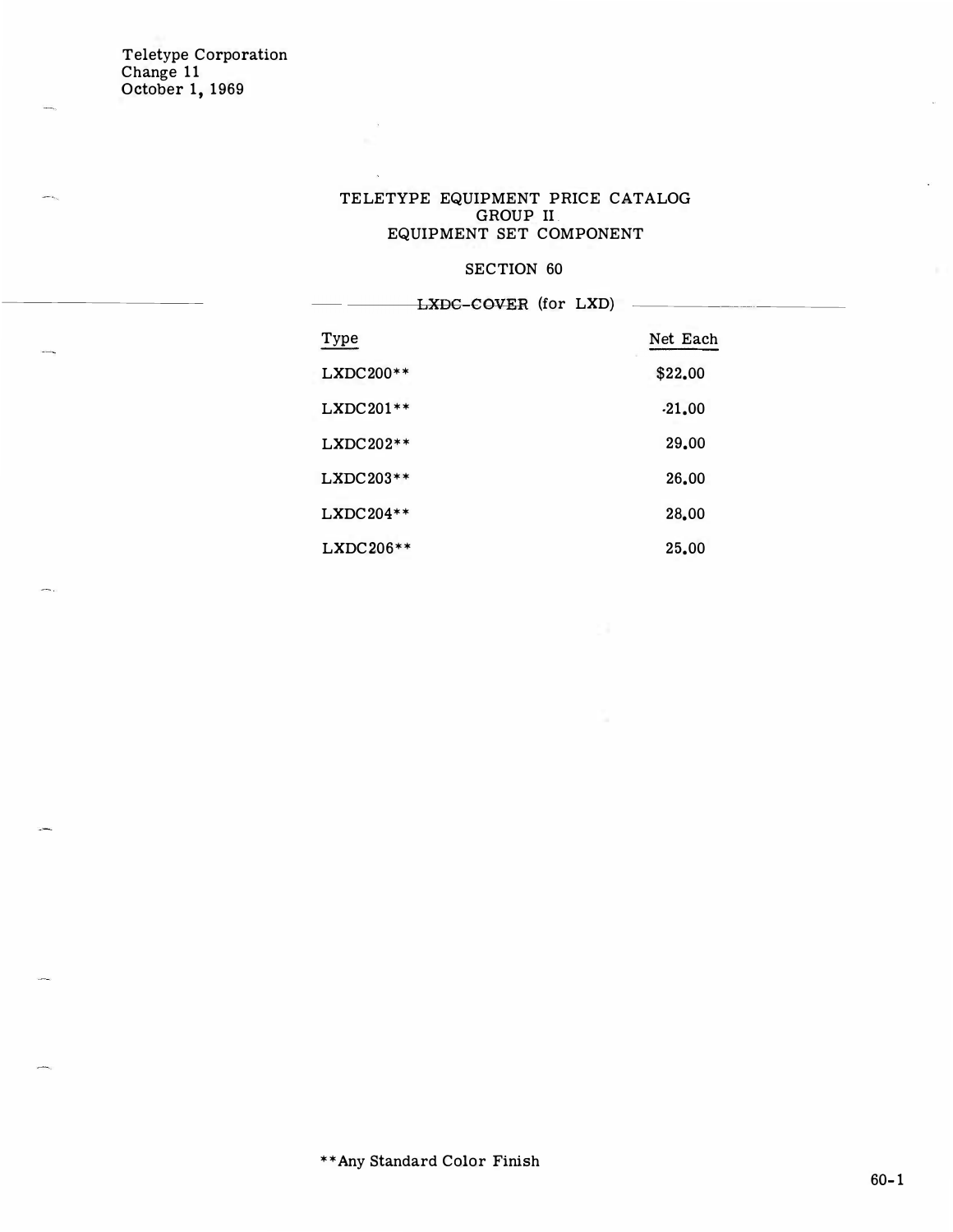#### TELETYPE EQUIPMENT PRICE CATALOG GROUP II EQUIPMENT SET COMPONENT

### SECTION 61

### MU MOTOR UNIT

| Type        | Net Each |
|-------------|----------|
| MU4         | \$88,00  |
| MU8         | 87.00    |
| <b>MU26</b> | 187.00   |
| MU27        | 199.00   |
| MU43        | 70.00    |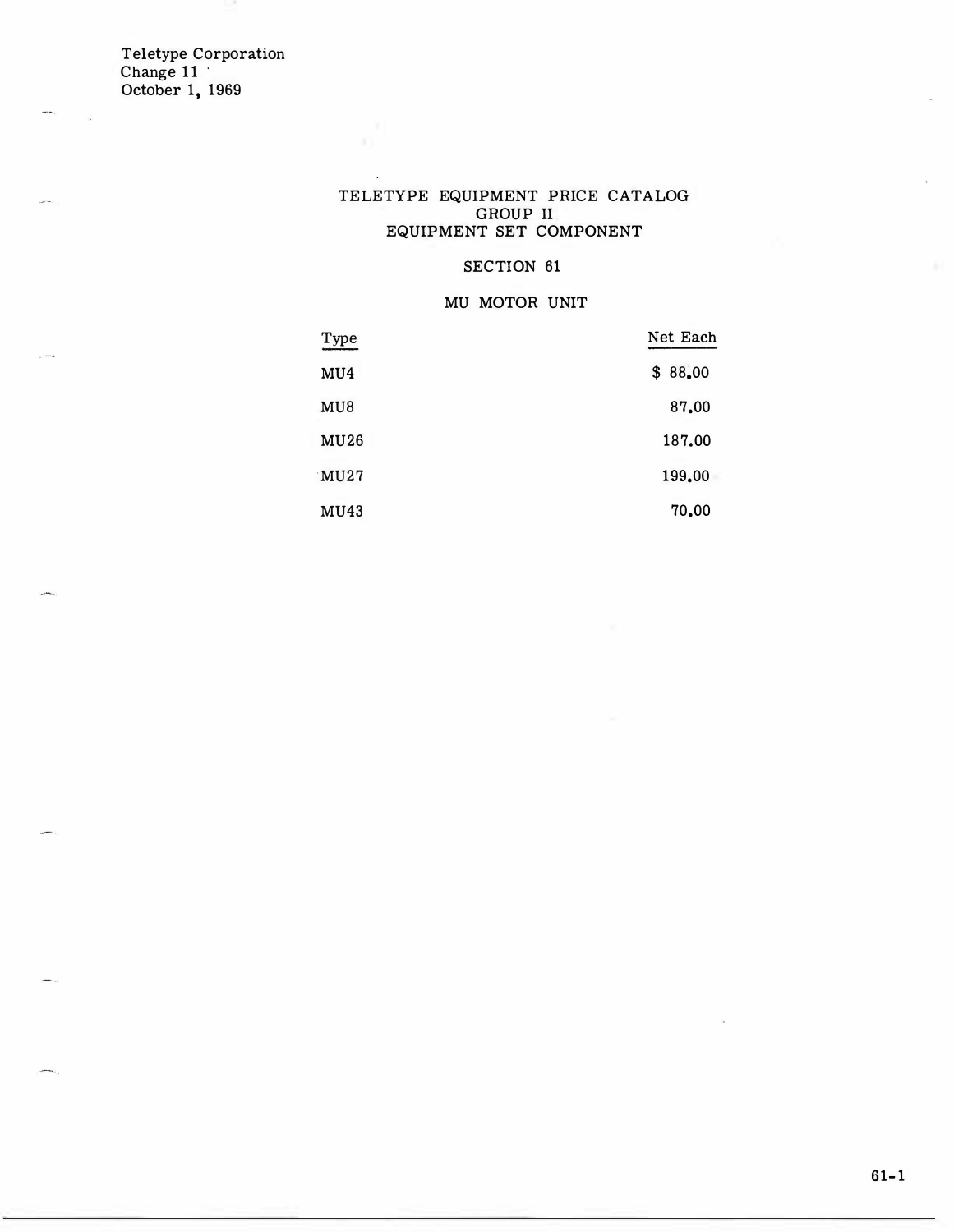### TELETYPE EQUIPMENT PRICE CATALOG GROUP II EQUIPMENT SET COMPONENT

### SECTION 62

LKPC COVER (for Tape Perforator)

| Type        | Net Each |
|-------------|----------|
| $LKPC200**$ | \$153.00 |
| $LKPC202**$ | 173,00   |
| $LKPC204**$ | 155.00   |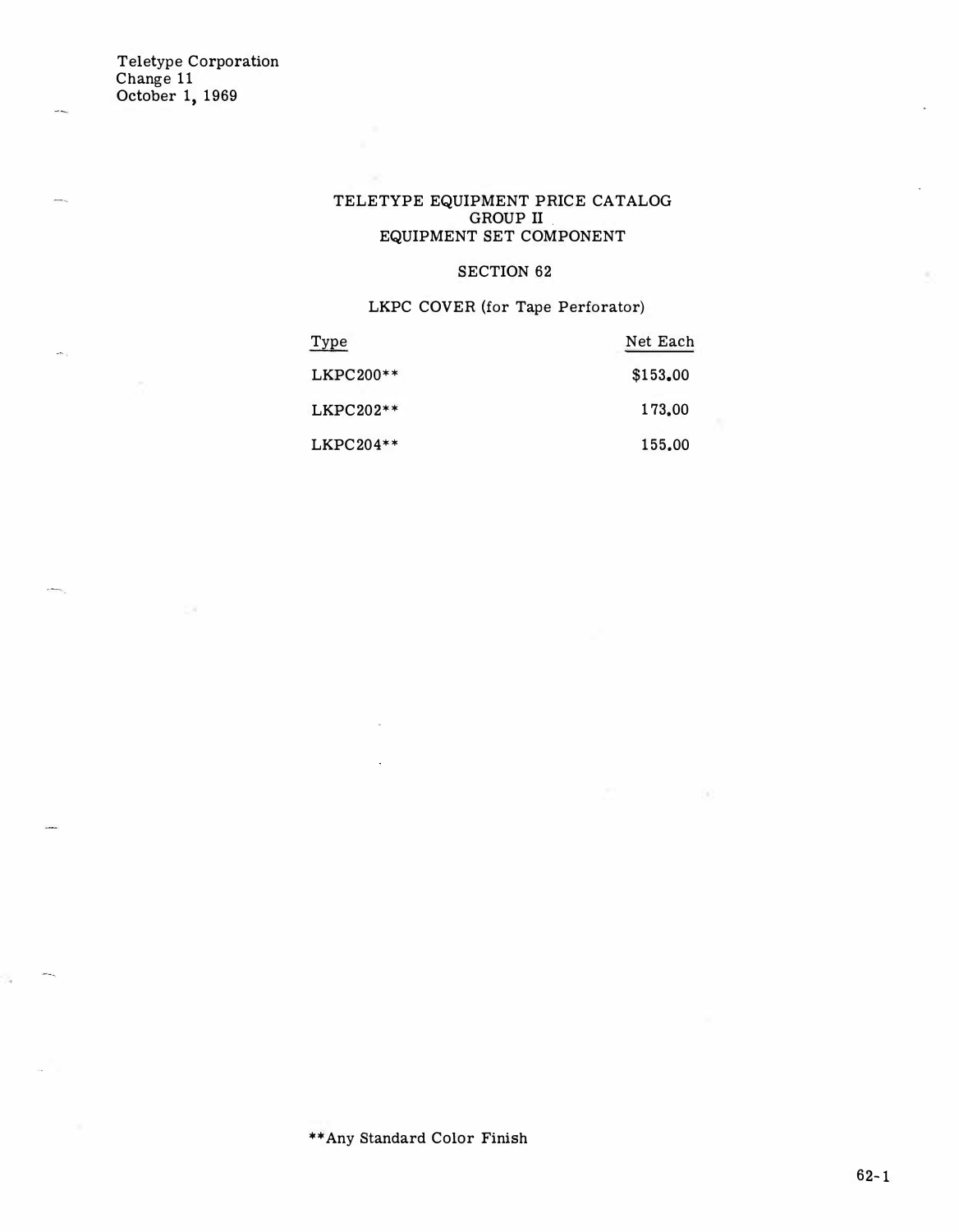- 1

### TELETYPE EQUIPMENT PRICE CATALOG GROUP II EQUIPMENT SET COMPONENT

### SECTION 63

### LKPE KEYBOARD NONTYPING TAPE PERFORATOR

| Type       | Net Each |
|------------|----------|
| $LKPE500*$ | \$620,00 |
| $LKPE800*$ | 666.00   |

\*Any Standard Keytop Arrangement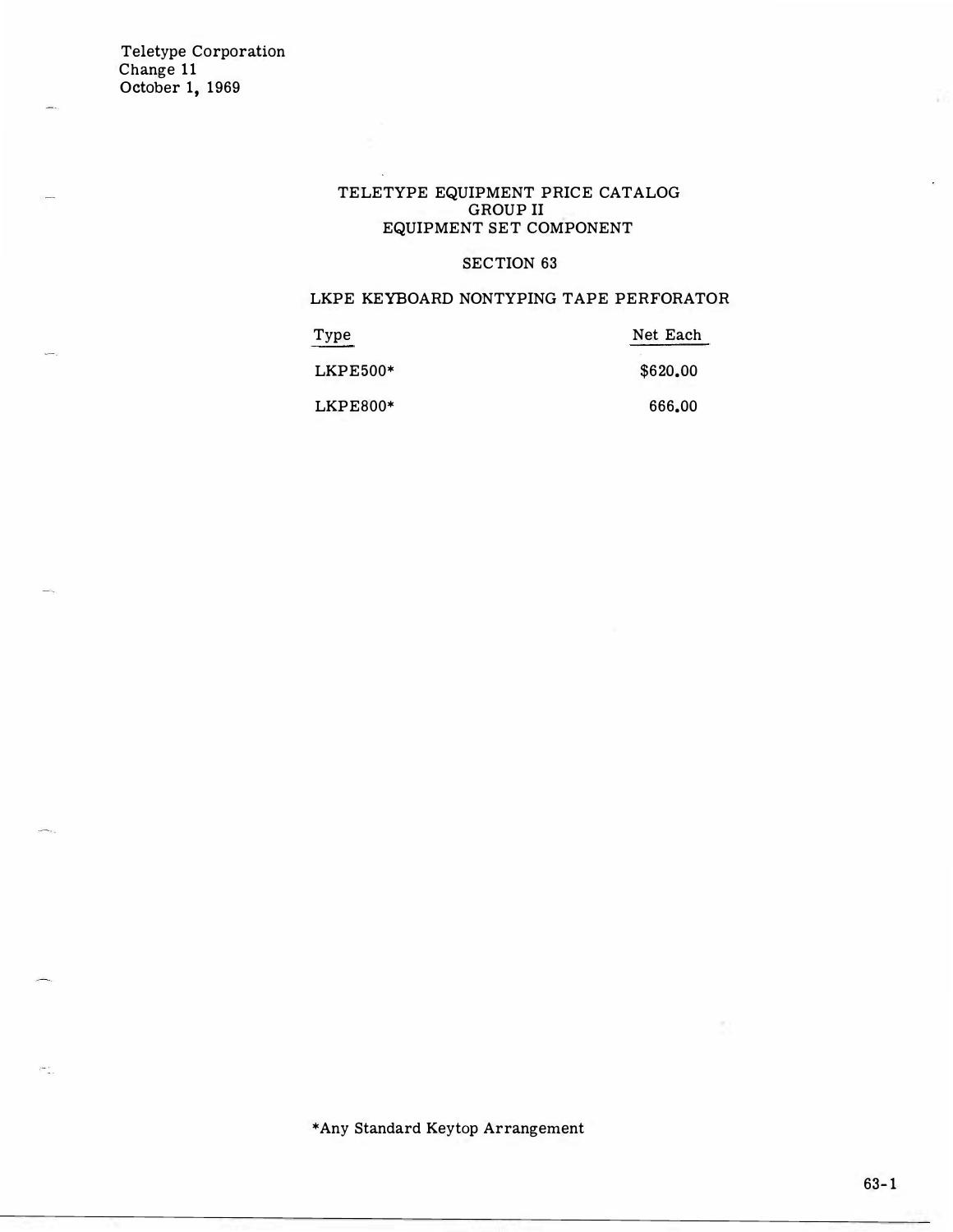### TELETYPE EQUIPMENT PRICE CATALOG GROUP II EQUIPMENT SET MODIFICATION KIT

### SECTION 64

### HIGH VALUE MODIFICATION KIT

| \$<br>834.00<br>321193<br>358.00<br>321215<br>900.00<br>323116<br>692.00<br>323800<br>674.00<br>323801<br>669.00<br>323802<br>342.00<br>323803<br>342.00<br>323804 |
|--------------------------------------------------------------------------------------------------------------------------------------------------------------------|
|                                                                                                                                                                    |
|                                                                                                                                                                    |
|                                                                                                                                                                    |
|                                                                                                                                                                    |
|                                                                                                                                                                    |
|                                                                                                                                                                    |
|                                                                                                                                                                    |
|                                                                                                                                                                    |
| 342.00<br>323805                                                                                                                                                   |
| 1,032.00<br>323806                                                                                                                                                 |
| 1,160.00<br>323807                                                                                                                                                 |
| 1,365.00<br>323808                                                                                                                                                 |
| 334.00<br>323809                                                                                                                                                   |
| 1,320.00<br>323816                                                                                                                                                 |
| 1,423.00<br>323823                                                                                                                                                 |
| 503.00<br>324056                                                                                                                                                   |
| 758.00<br>324057                                                                                                                                                   |
| 1,335.00<br>326764                                                                                                                                                 |
| 1,882.00<br>327472                                                                                                                                                 |
| 1,532.00<br>327473                                                                                                                                                 |
| 607.00<br>327742                                                                                                                                                   |
| 820.00<br>328000                                                                                                                                                   |
| 785.00<br>328010                                                                                                                                                   |
| 1,103.00<br>330720                                                                                                                                                 |
| 1,662.00<br>333046**                                                                                                                                               |
| 463.00<br>333047                                                                                                                                                   |
| 549.00<br>333601 **                                                                                                                                                |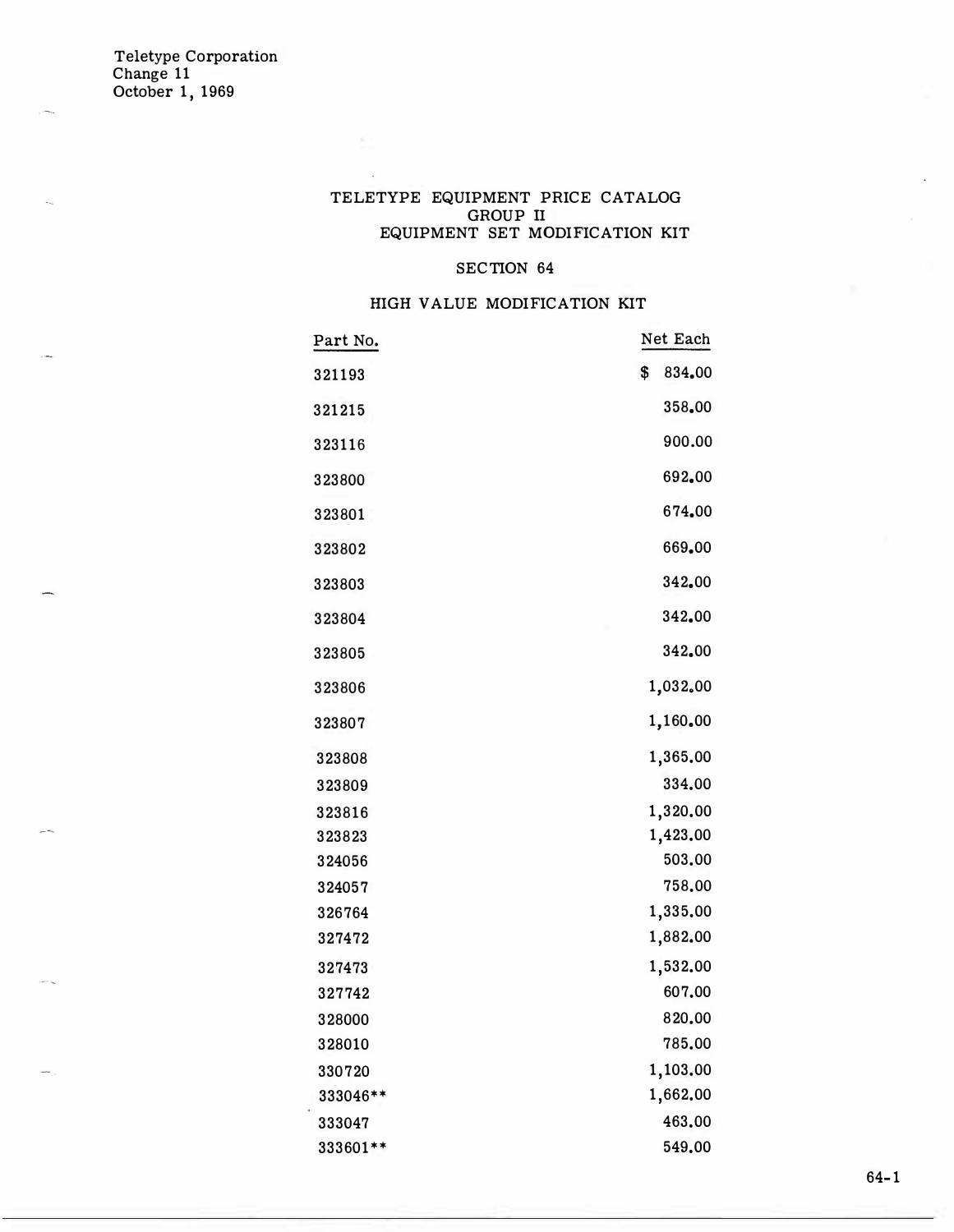#### TELETYPE EQUIPMENT PRICE CATALOG GROUP II. EQUIPMENT SET COMPONENT

### SECTION 65

### PW PAPER WINDER

| Type    | Net Each |
|---------|----------|
| PW201** | \$163.00 |
| PW204** | 163,00   |
| PW206** | 158,00   |
| PW208** | 172,00   |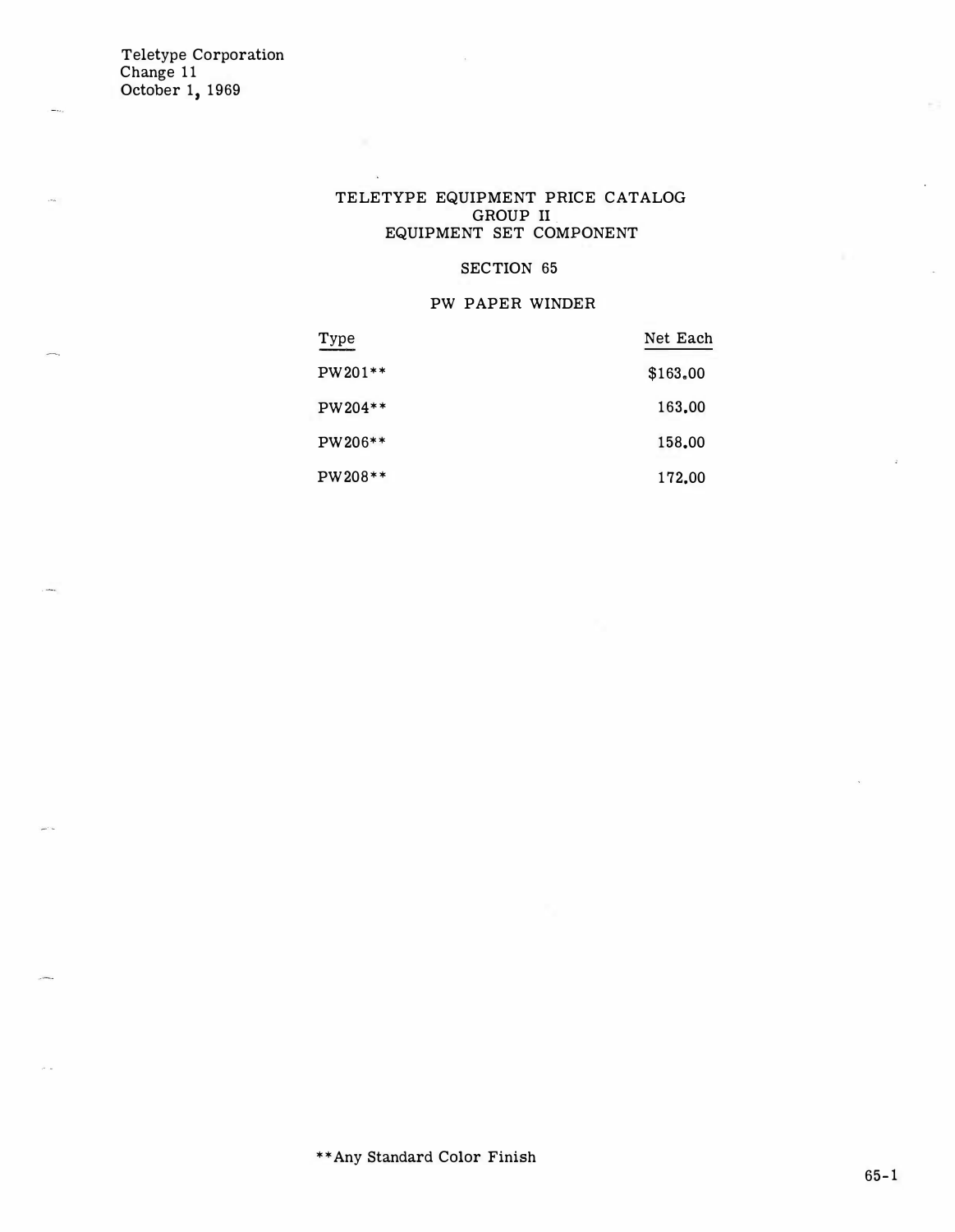ند م

### TELETYPE EQUIPMENT PRICE CATALOG GROUP II EQUIPMENT SET COMPONENT

#### SECTION 66

#### TRD RECEIVING DISTRIBUTOR

Type

Net Each

TRD804\*\*

 $\widetilde{\mathbf{K}}$ 

\$383.00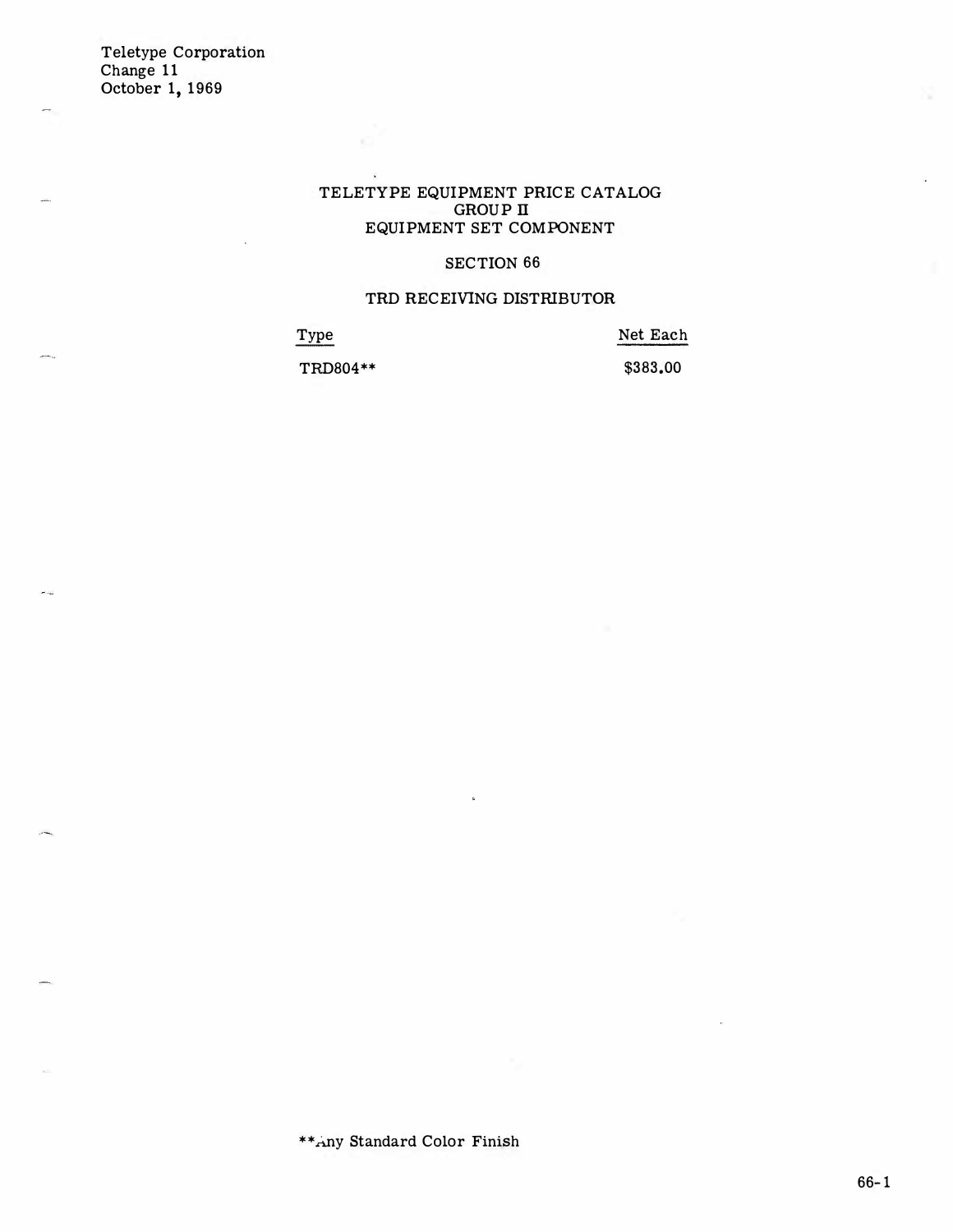$\frac{1}{2}$ 

 $\sim$   $\sim$ 

**...** 

### TELETYPE EQUIPMENT PRICE CATALOG GROUP II EQUIPMENT SET COMPONENT

### SECTION 67

### TRSC RECEIVING SIGNAL CONVERTER

Type

Net Each

TRSC800\*\* \$494.00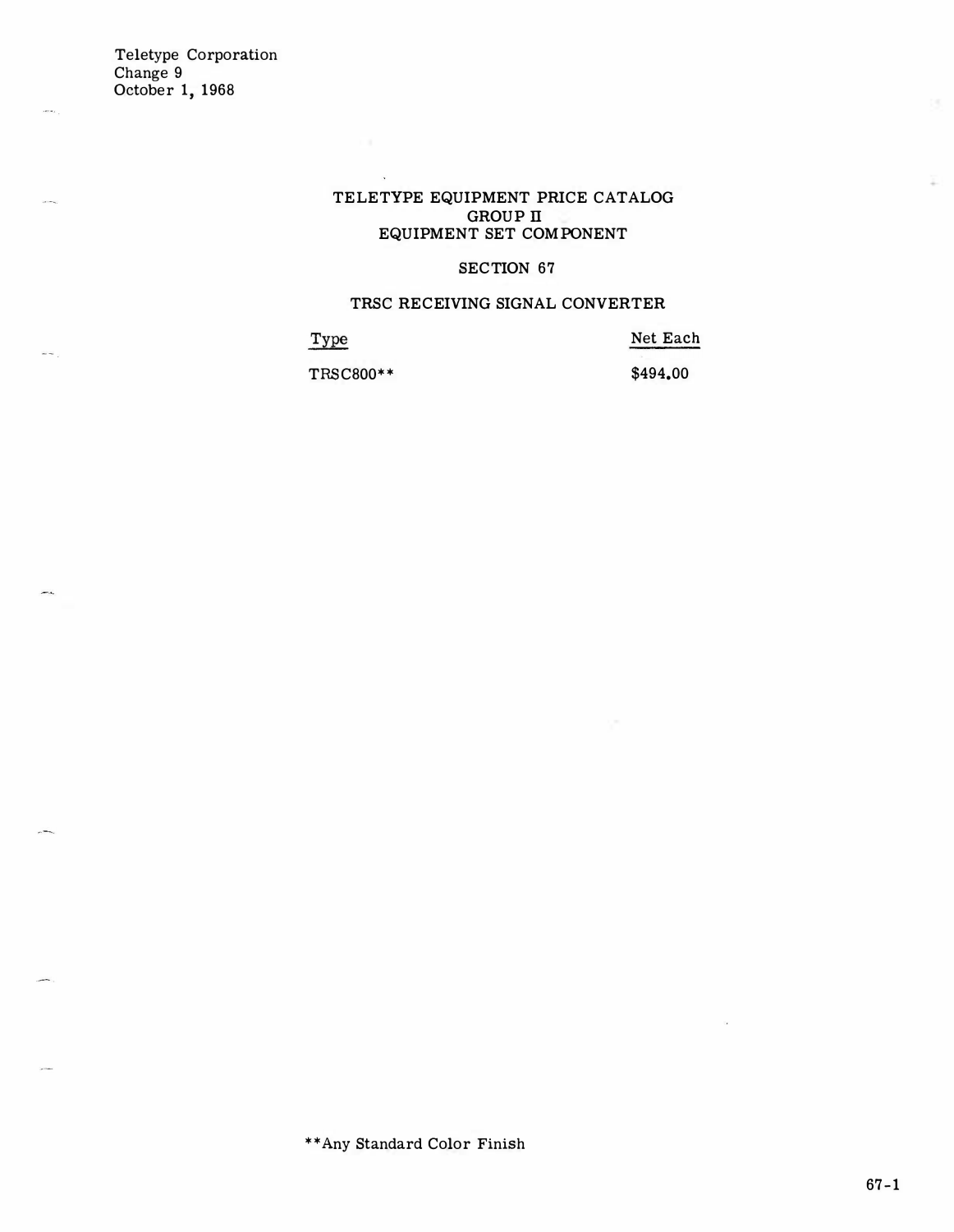#### TELETYPE EQUIPMENT PRICE CATALOG GROUP II EQUIPMENT SET COMPONENT

 $\bar{\Lambda}$ 

### SECTION 68

#### TTD TRANSMITTING DISTRlBUTOR

Type TTD804\*\* Net Each \$337.00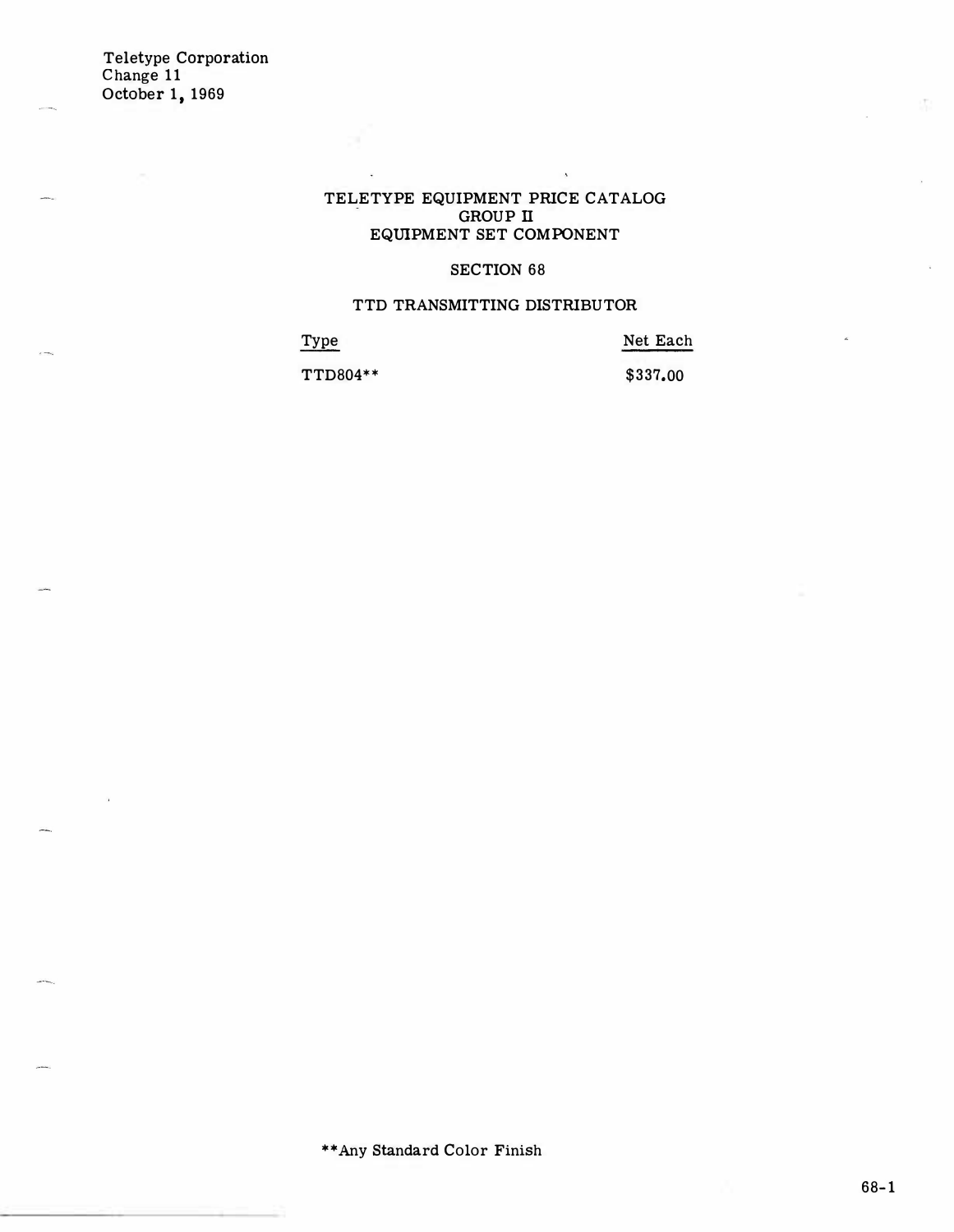#### TELETYPE EQUIPMENT PRICE CATALOG GROUP II EQUIPMENT SET COMPONENT

## SECTION 69

### TTSC TRANSMITTING SIGNAL CONVERTER

| Type             | Net Each |
|------------------|----------|
| <b>TTSC800**</b> | \$245.00 |
| <b>TTSC801**</b> | 261.00   |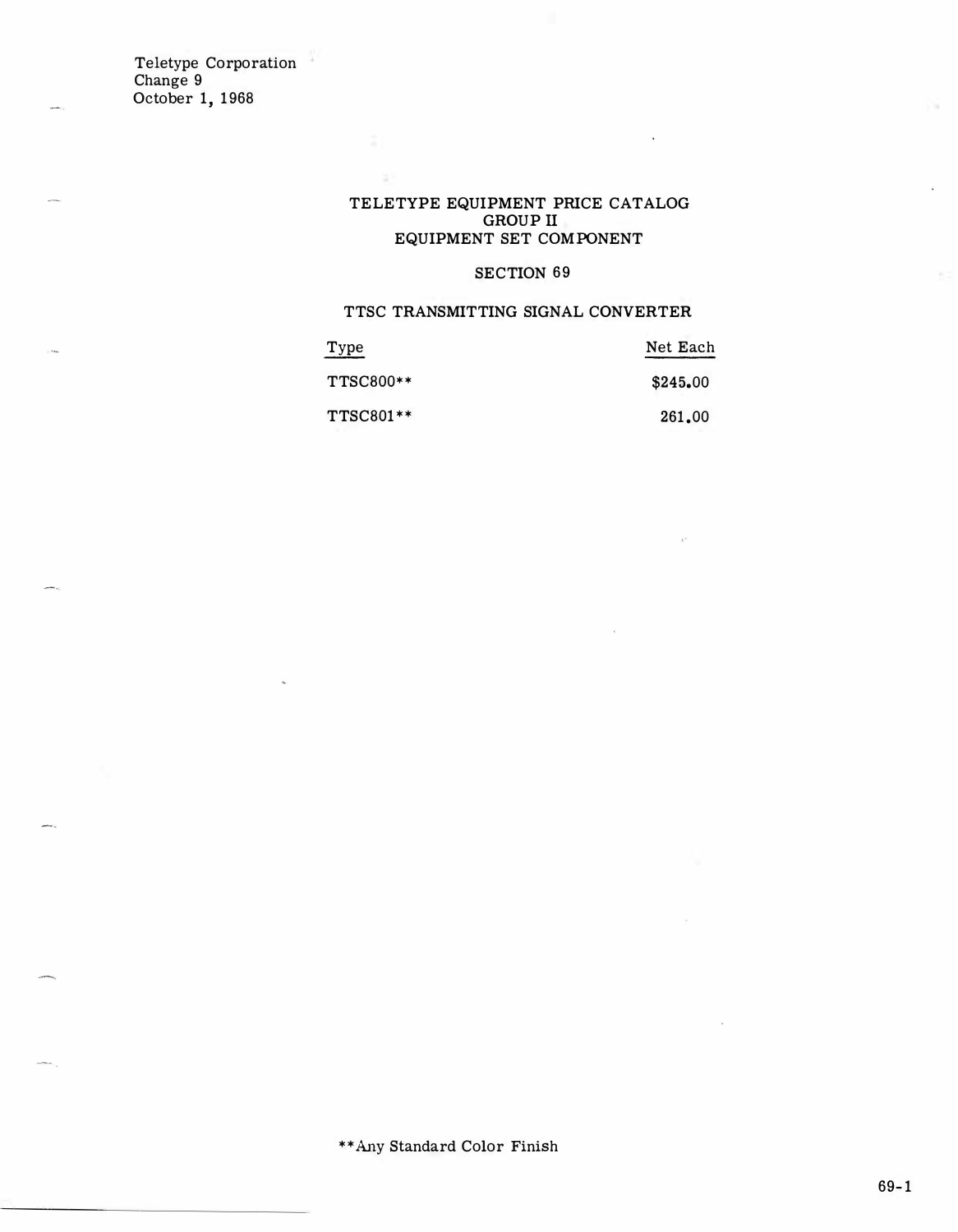### TELTYPE EQUIPMENT PRICE CATALOG GROUP II EQUIPMENT SET COMPONENT

### SECTION 69A

#### TUW TAPE UNWINDER

Type Net Each

TUW200\*\* \$335.00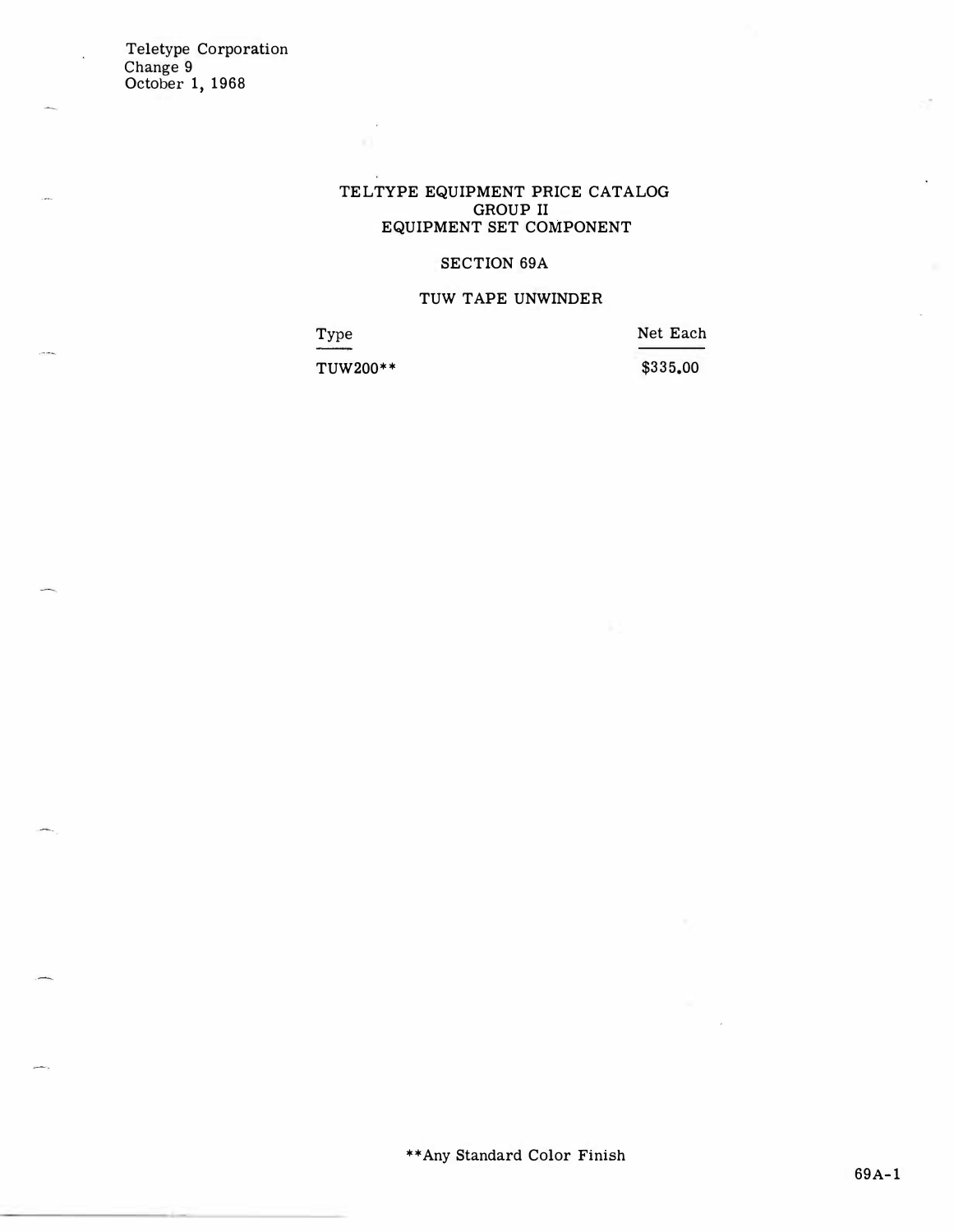### TELETYPE EQUIPMENT PRICE CATALOG GROUP II EQUIPMENT SET COMPONENT

### SECTION 70

### TW TAPE WINDER

| Type            | Net Each |
|-----------------|----------|
| TW <sub>5</sub> | \$246.00 |
| TW <sub>6</sub> | 358.00   |
| <b>TW13</b>     | 164.00   |
| <b>TW15</b>     | 321.00   |
| <b>TW17</b>     | 261.00   |
| <b>TW18</b>     | 191.00   |
| TW19            | 360.00   |
| <b>TW20</b>     | 343,00   |
| TW200**         | 96.00    |
| TW201**         | 83.00    |
| TW203**         | 87.00    |
| TW204**         | 101.00   |
| TW205**         | 104.00   |
| TW206**         | 379.00   |
| TW207*          | 385.00   |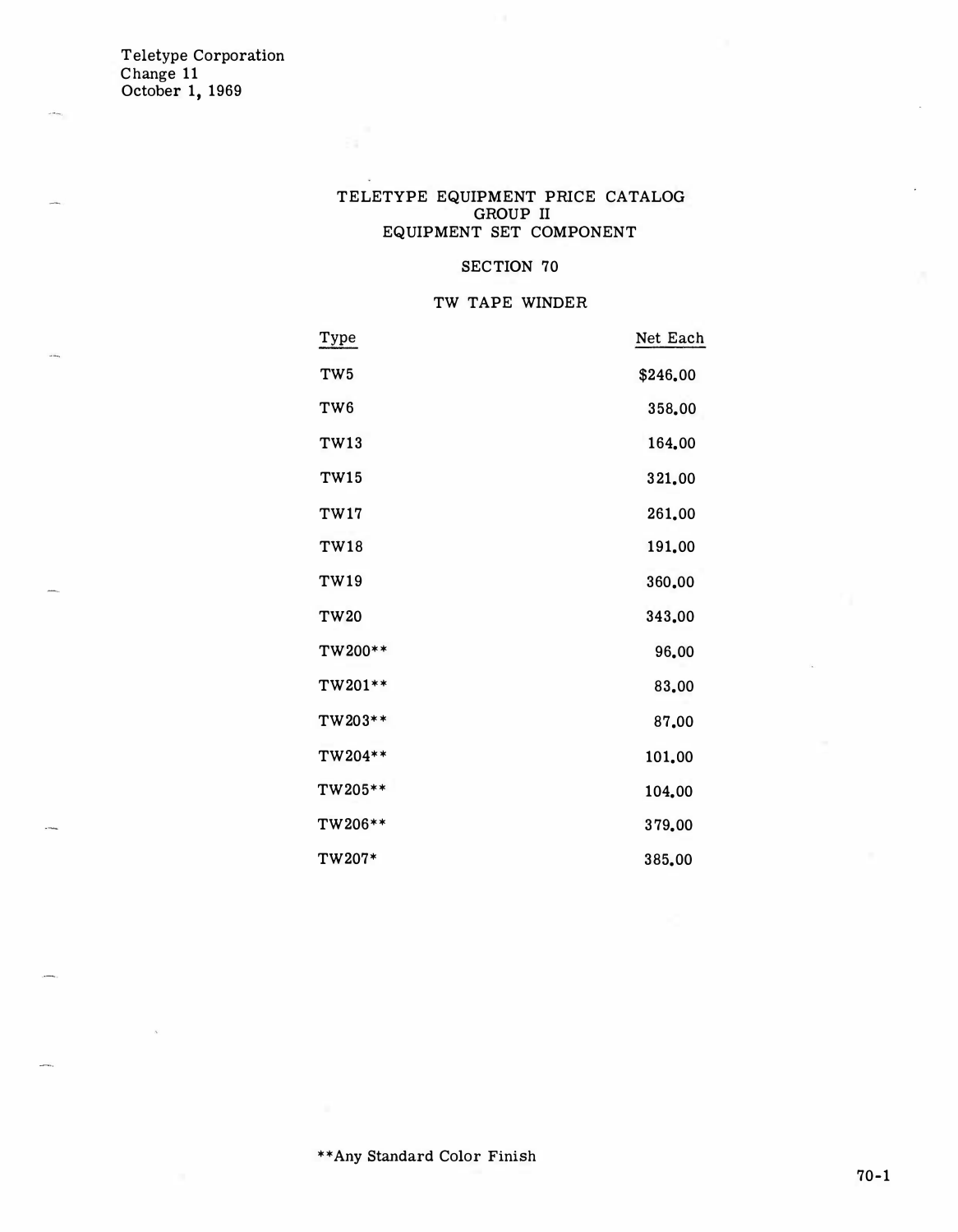### TELETYPE EQUIPMENT PRICE CATALOG GROUP IT EQUIPMENT SET COMPONENT

## SECTION 71

### UCC CALL CONTROL UNIT

| <u>Type</u>      | Net Each |
|------------------|----------|
| UCC <sub>2</sub> | \$184.00 |
| UCC <sub>3</sub> | 249.00   |
| UCC4             | 184.00   |
| UCC <sub>5</sub> | 104.00   |
| UCC <sub>6</sub> | 117.00   |
| UCC7             | 156.00   |
| UCC8             | 40.00    |
| UCC <sub>9</sub> | 187.00   |
| UCC10            | 209.00   |
| UCC11            | 173.00   |
| UCC14            | 97.00    |
| UCC15            | 104.00   |
| UCC16            | 165.00   |
| UCC17            | 102,00   |
| UCC18            | 184.00   |
| UCC19            | 211.00   |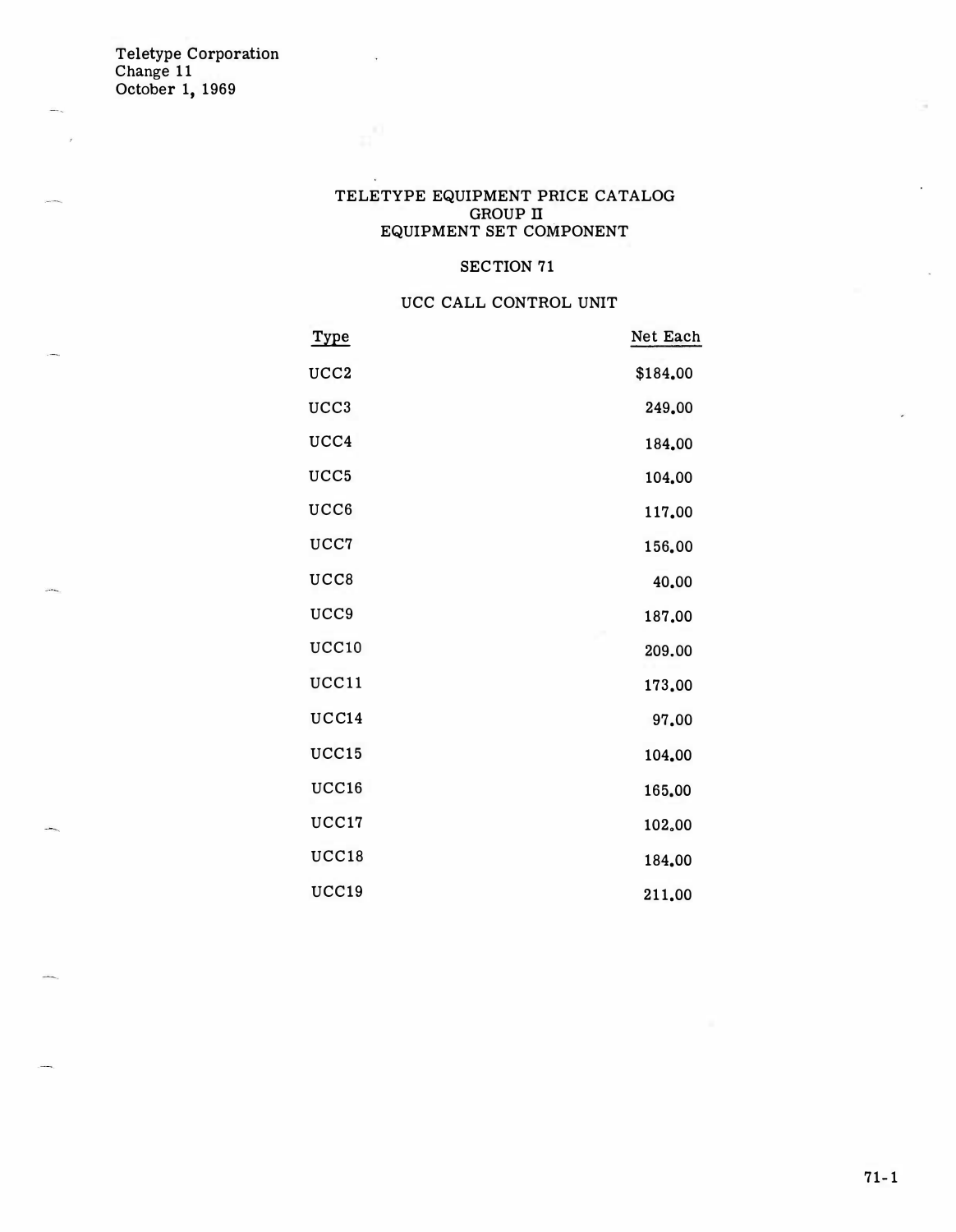$\overline{a}$ 

### TELETYPE EQUIPMENT PRICE CATALOG GROUP II EQUIPMENT SET COMPONENT

### SECTION 72

#### UK KEYBOARD

| Type   | Net Each |
|--------|----------|
| UK500* | \$44.00  |
| UK501* | 43.00    |
| UK505* | 55,00    |
| UK800* | 60.00    |
| UK801* | 173,00   |
| UK802* | 57,00    |
| UK803* | 65.00    |
| UK804* | 67.00    |
| UK809* | 63.00    |
| UK811* | 54,00    |
| UK817* | 175.00   |

\*Any Standard Keyboard Arrangement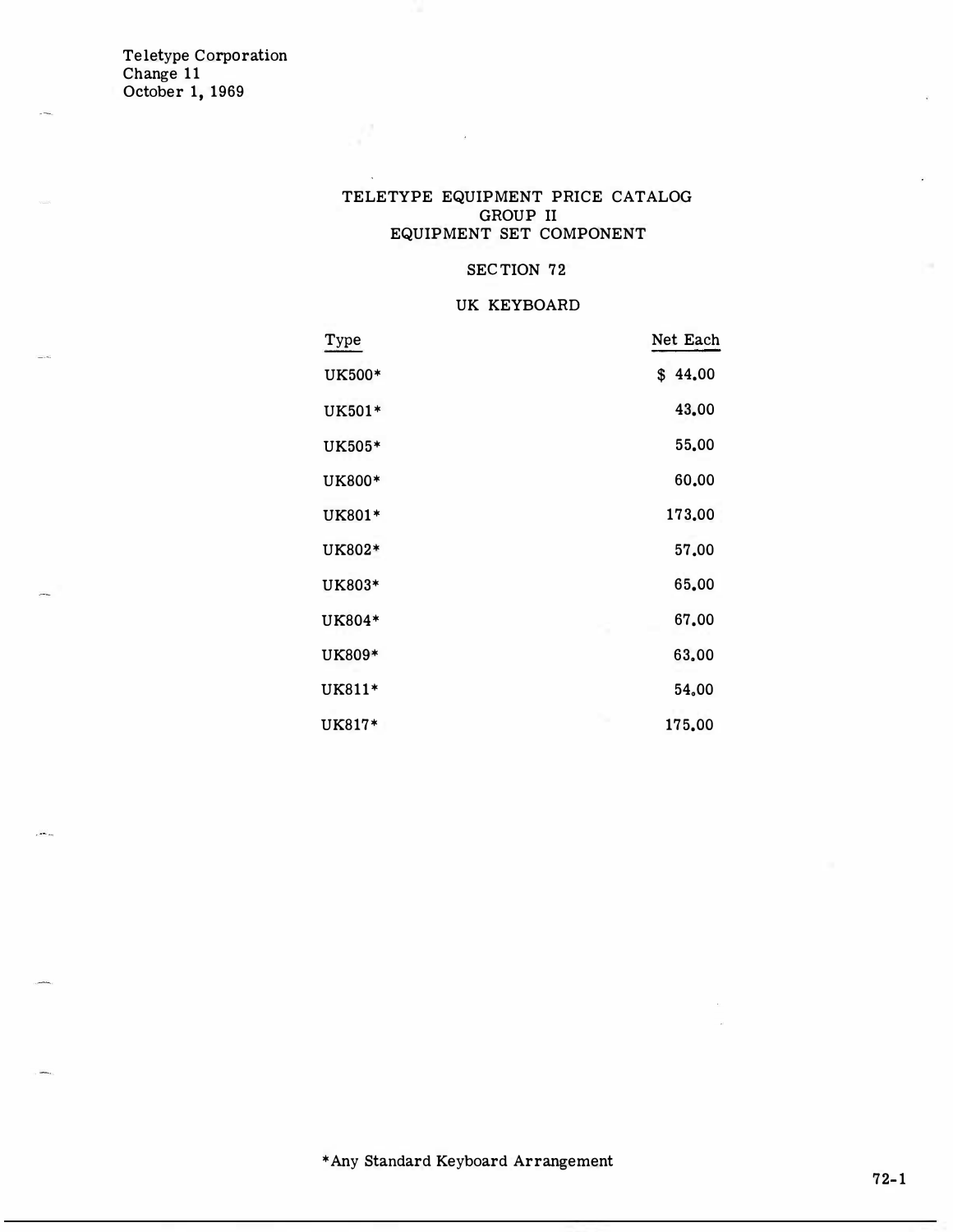### TELETYPE EQUIPMENT PRICE CATALOG GROUP Il EQUIPMENT SET COMPONENT

### SECTION 73

## UP TYPING UNIT

| Type     | Net Each |
|----------|----------|
| UP501*   | \$384.00 |
| UP502*   | 398,00   |
| UP505*   | 450.00   |
| UP506*   | 471.00   |
| UP507*   | 381.00   |
| UP509*   | 384.00   |
| UP510*   | 351,00   |
| UP511*   | 400.00   |
| $UP512*$ | 407.00   |
| UP513*   | 399.00   |
| UP516*   | 399.00   |
| UP517*   | 401.00   |
| UP518*   | 398.00   |
| UP800*   | 424.00   |
| UP801*   | 438.00   |
| UP802 *  | 511.00   |
| UP803*   | 525.00   |
| UP804*   | 402.00   |
| UP805*   | 417.00   |
| UP806*   | 382,00   |
| UP808*   | 437.00   |
| UP810*   | 427.00   |
| UP816*   | 532.00   |
| UP818*   | 418.00   |
| UP825*   | 429.00   |
| UP829*   | 533.00   |
| UP831*   | 438.00   |
| UP832*   | 511.00   |
| UP833*   | 525,00   |
| UP834*   | 425.00   |

\*Any Standard Typewheel Arrangement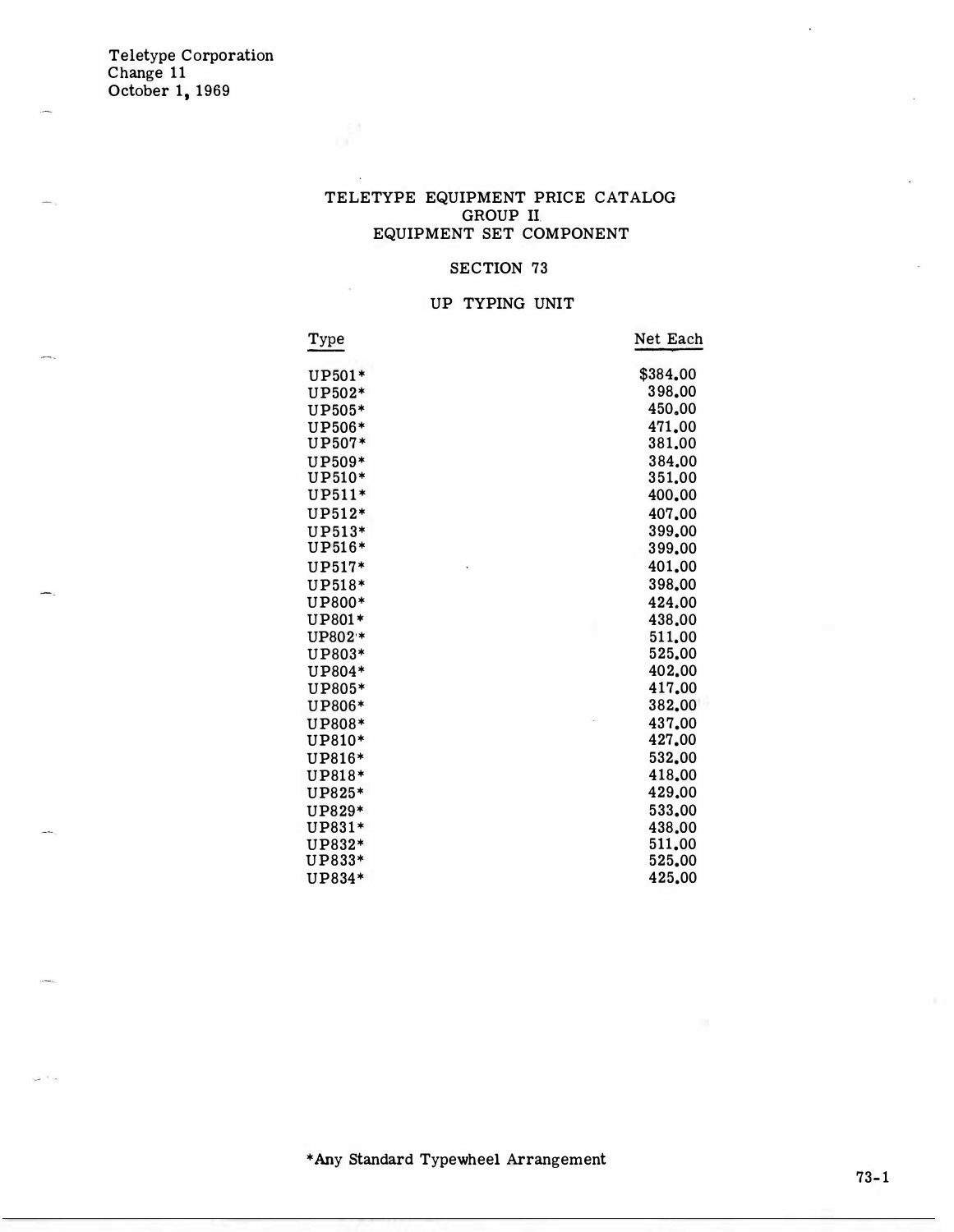#### TELETYPE EQUIPMENT PRICE CATALOG GROUP II EQUIPMENT SET COMPONENT

### SECTION 74

### UPE PERFORATOR

| Type          | Net Each    |
|---------------|-------------|
| <b>UPE500</b> | 86.00<br>\$ |
| <b>UPE800</b> | 102.00      |
| <b>UPE801</b> | 116.00      |
| <b>UPE802</b> | 115.00      |
| <b>UPE803</b> | 115,00      |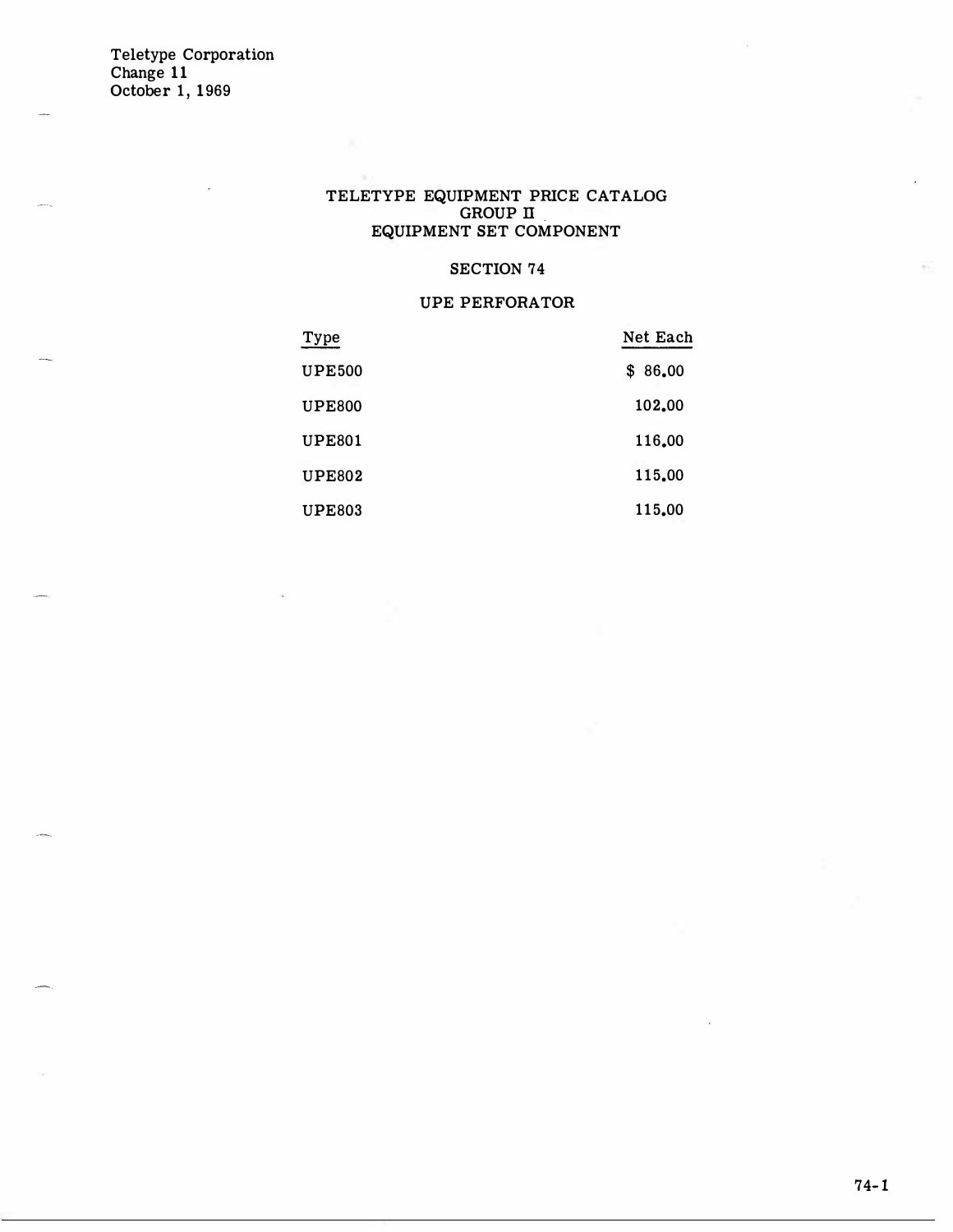#### TELETYPE EQUIPMENT PRICE CATALOG GROUP II EQUIPMENT SET COMPONENT

## SECTION 75

### UX READER

| Type         | Net Each |
|--------------|----------|
| <b>UX500</b> | \$54.00  |
| <b>UX501</b> | 57,00    |
| <b>UX800</b> | 62.00    |
| <b>UX801</b> | 71,00    |
| <b>UX802</b> | 87.00    |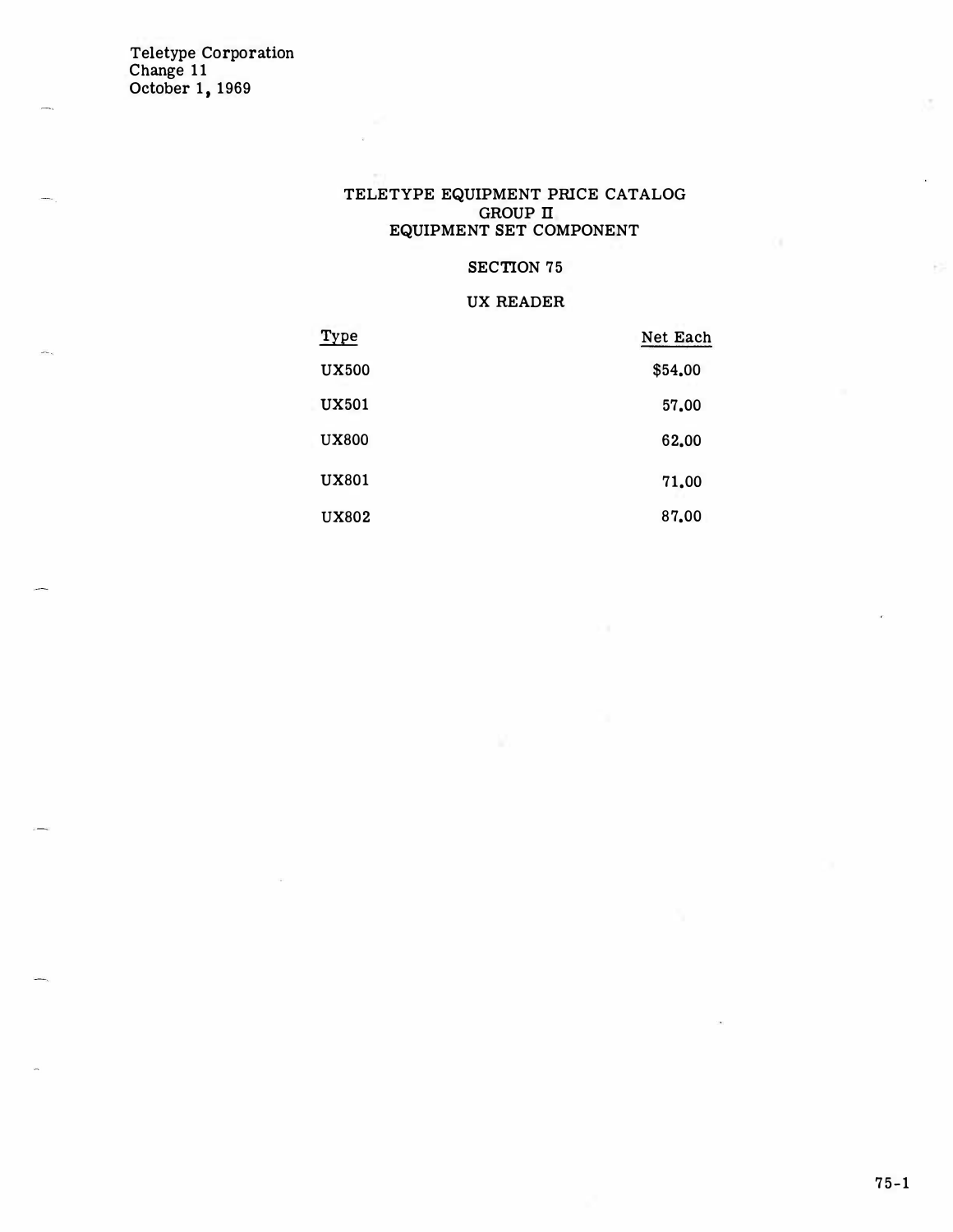#### TELETYPE EQUIPMENT PRICE CATALOG GROUP III EQUIPMENT SETS

### GENERAL INDEX BY SECTIONS

| Section        | Type                                                                                  |
|----------------|---------------------------------------------------------------------------------------|
| 1              | Model 32 Send-Receive Page Printer Set                                                |
| $\overline{2}$ | Model 32 Receive-Only Page Printer Set                                                |
| 3              | Model 32 Send-Receive Page Printer Set<br>with Tape Perforator and Reader Attachments |
| 4              | Model 33 Send-Receive Page Printer Set                                                |
| 5              | Model 33 Receive-Only Page Printer Set                                                |
| 6              | Model 33 Send-Receive Page Printer Set<br>with Tape Perforator and Reader Attachments |
| 7              | Telespeed Tape Sender Sets (Type 5)                                                   |
| 8              | Telespeed Tape Receiver Sets (Type 5)                                                 |
| 9              | High Speed Tape System                                                                |
| 10             | Model 37 Send-Receive Page Printer Set                                                |
| 11             | Model 37 Automatic-Send-Receive Page<br>Printer Set                                   |
| 12             | Model 37 Fleceive-Only Page Printer Set                                               |
| 13             | High Speed Intronic Receive-Only Page<br>Printer Set (2101 Data Terminal)             |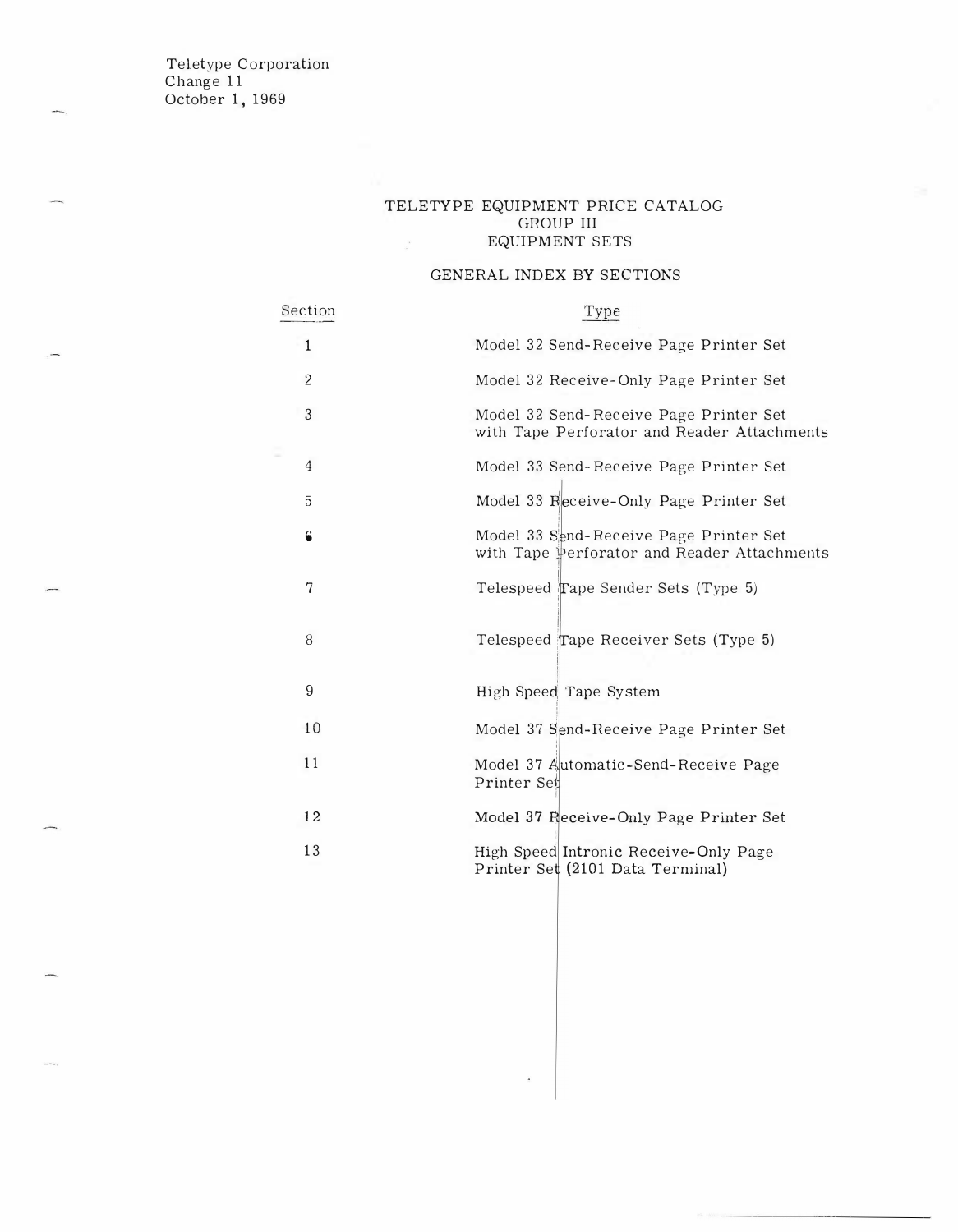# TELETYPE EQUIPMENT PRICE CATALOG GROUP III LIST OF EFFECTIVE PAGES APRIL 1, 1970

| Page<br>Number         | Change<br>In Effect |
|------------------------|---------------------|
| $1-1$ thru $5-1$       | Change 11           |
| $6 - 1$ and $6 - 2$    | Change 11           |
| $7 - 1$ thru $9 - 1$   | Change 11           |
| $10 - 1$ thru $12 - 1$ | Change 12           |
| $13 - 1$               | Change 11           |
|                        |                     |

The above list indicates the effective pages as of the above date.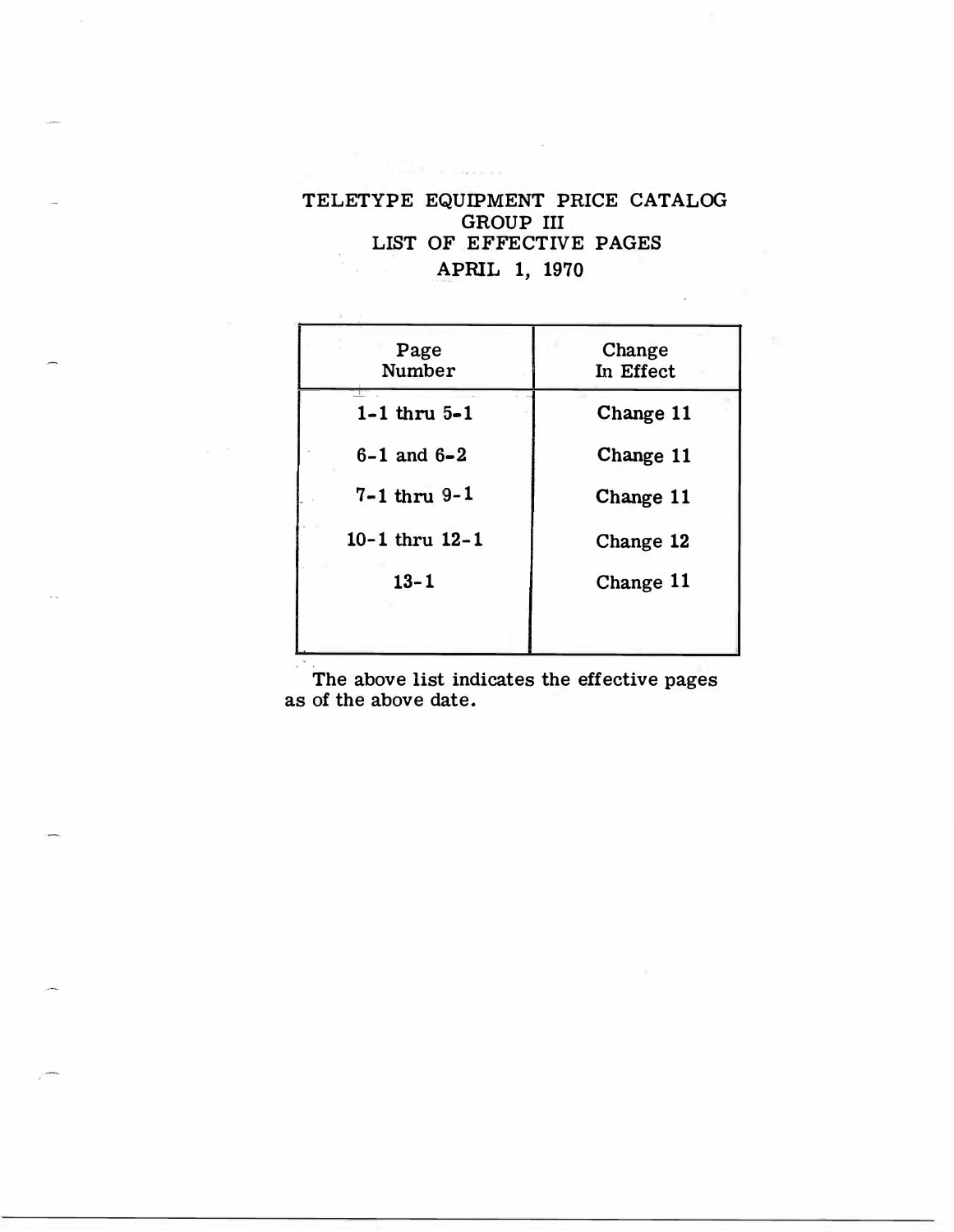### TELETYPE EQUIPMENT PRICE CATALOG GROUP III EQUIPMENT SETS

#### SECTION 1

MODEL 32 SEND-RECEIVE PAGE PRINTER SET

| Type           | Net Each |
|----------------|----------|
| Model 32D      | \$530.00 |
| Model 32TA     | 593.00   |
| Model $32TA/1$ | 593.00   |
| Model 32TAD    | 530.00   |
| Model 32TAX    | 596.00   |
| Model 32TAZ    | 539.00   |
| Model 32TBC    | 604.00   |
| Model 32TD     | 663.00   |
| Model 32TDE    | 593.00   |
| Model 32TG     | 532.00   |
| Model 32TG/1   | 516.00   |
| Model 32TK     | 585.00   |
| Model 32TL     | 405.00   |
| Model 32TN     | 595.00   |
| Model 32TZ     | 587.00   |

.<br>Se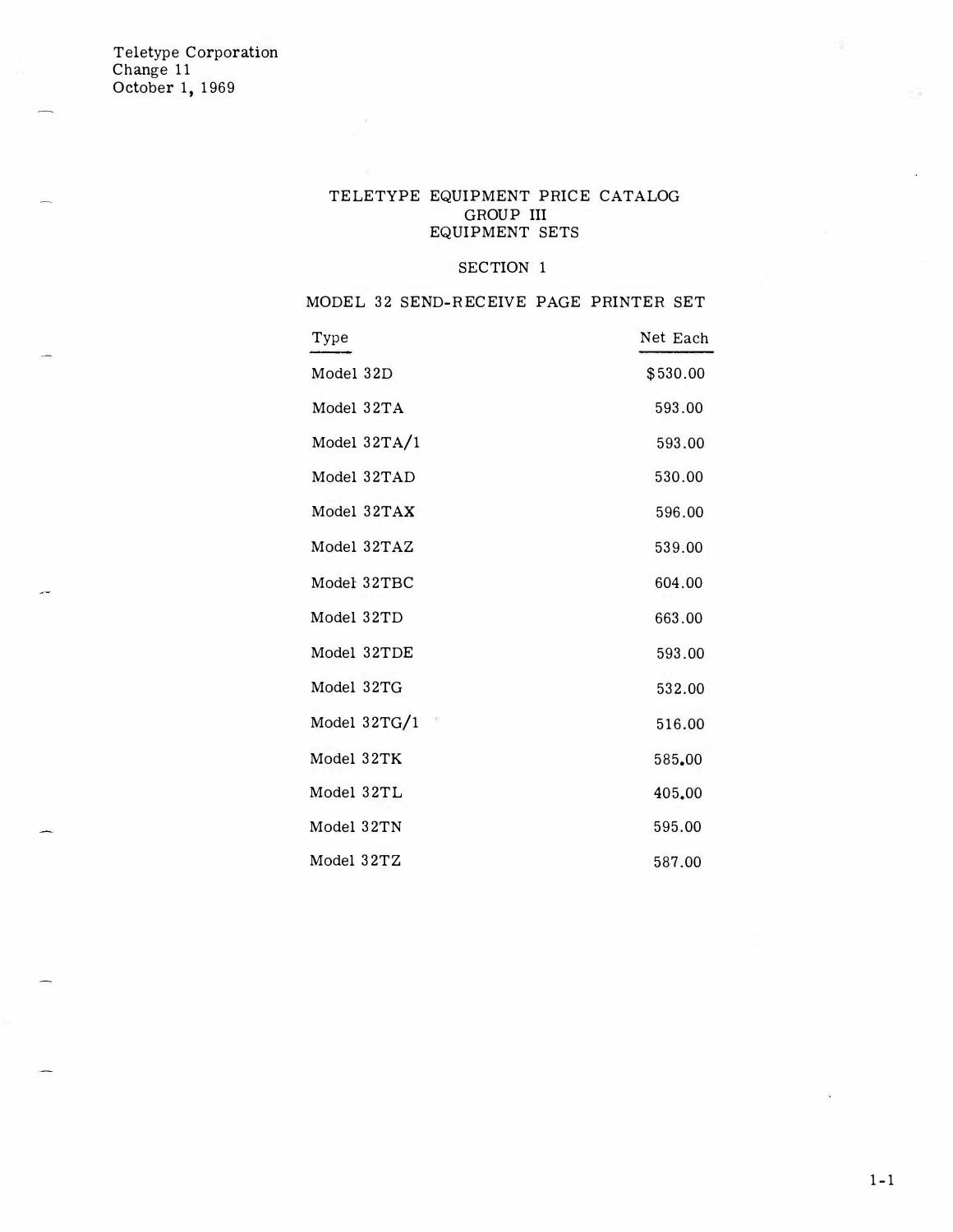### TELETYPE EQUIPMENT PRICE CATALOG GROUP III EQUIPMENT SETS

### SECTION 2

### MODEL 32 RECEIVE-ONLY PAGE PRINTER SET

| Type           | Net Each |
|----------------|----------|
| Model 32B      | \$497.00 |
| Model 32TAH    | 541.00   |
| Model 32T.J    | 495.00   |
| Model $32TJ/1$ | 479.00   |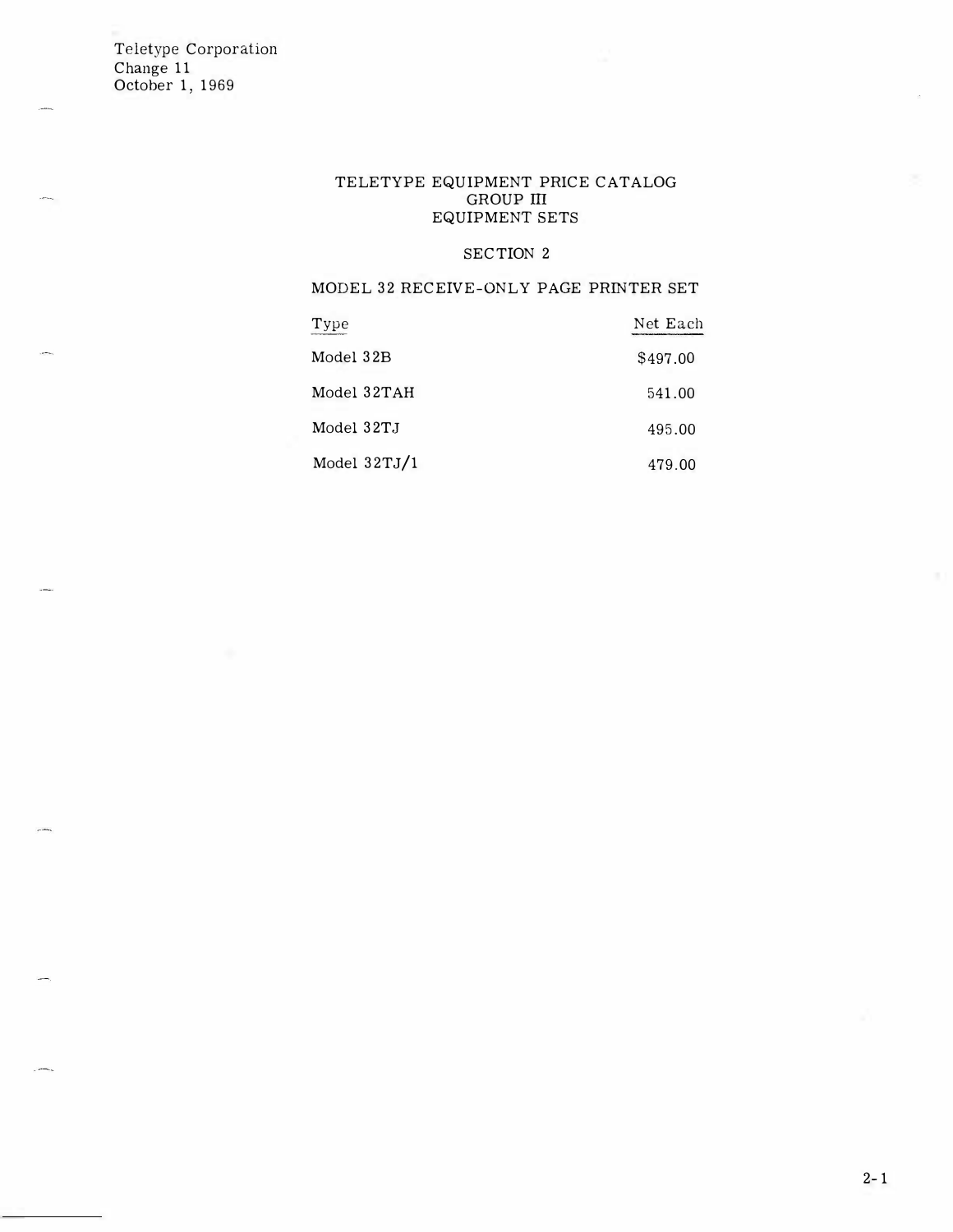### TELETYPE EQUIPMENT PRICE CATALOG GROUP III EQUIPMENT SETS

### SECTION 3

### MODEL 32 SEND-RECEIVE PAGE PRINTER SET WITH TAPE PERFORATOR AND READER ATTACHMENTS

| Type           | Net Each |
|----------------|----------|
| Model 32C      | \$706.00 |
| Model 32TAB    | 761.00   |
| Model 32TAJ    | 770.00   |
| Model 32TAY    | 769.00   |
| Model 32TBA    | 714.00   |
| Model 32TBB    | 803.00   |
| Model 32TBD    | 797.00   |
| Model 32TBE    | 709.00   |
| Model 32TC     | 785.00   |
| Model $32TC/1$ | 785.00   |
| Model 32TDF    | 786.00   |
| Model 32TH     | 706.00   |
| Model 32TH/1   | 687.00   |
| Model 32TM     | 788.00   |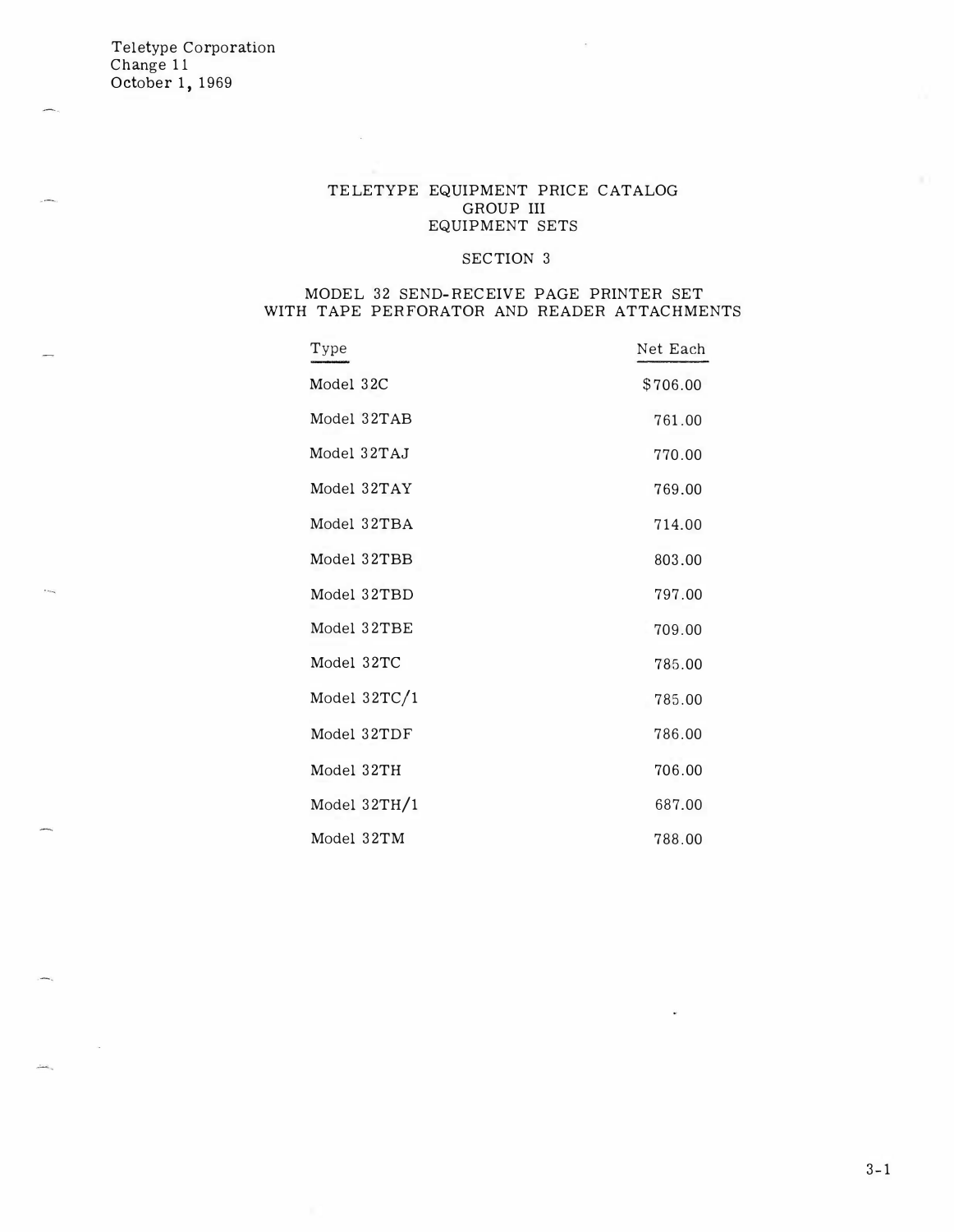### TELETYPE EQUIPMENT PRICE CATALOG GROUP III EQUIPMENT SETS

### SECTION 4

MODEL 33 SEND-RECEIVE PAGE PRINTER SET

| Type               | Net Each |
|--------------------|----------|
| Model 33A1         | 712.00   |
| Model $33A-X3/1$   | 723.00   |
| Model 33D-X3/1     | 801.00   |
| Model $33S-X3/5$   | 708.00   |
| Model 33TA         | 576.00   |
| Model $33TA/1$     | 559.00   |
| Model 33TAB        | 588.00   |
| Model 33TAF        | 586.00   |
| Model 33TAH        | 572.00   |
| Model 33TAP        | 488.00   |
| Model 33TAU        | 471.00   |
| Model 33TAY        | 562.00   |
| Model 33TAZ        | 569.00   |
| Model 33TBK        | 685.00   |
| Model 33TBV        | 564.00   |
| Model 33TBW        | 582.00   |
| Model 33TCA        | 460.00   |
| Model 33TCH        | 467.00   |
| Model 33TCJ        | 468.00   |
| Model 33TD         | 485.00   |
| Model 33TDG        | 579.00   |
| Model 33TE         | 682.00   |
| Model 33TS         | 576.00   |
| Model $33W - X3/5$ | 786.00   |
|                    |          |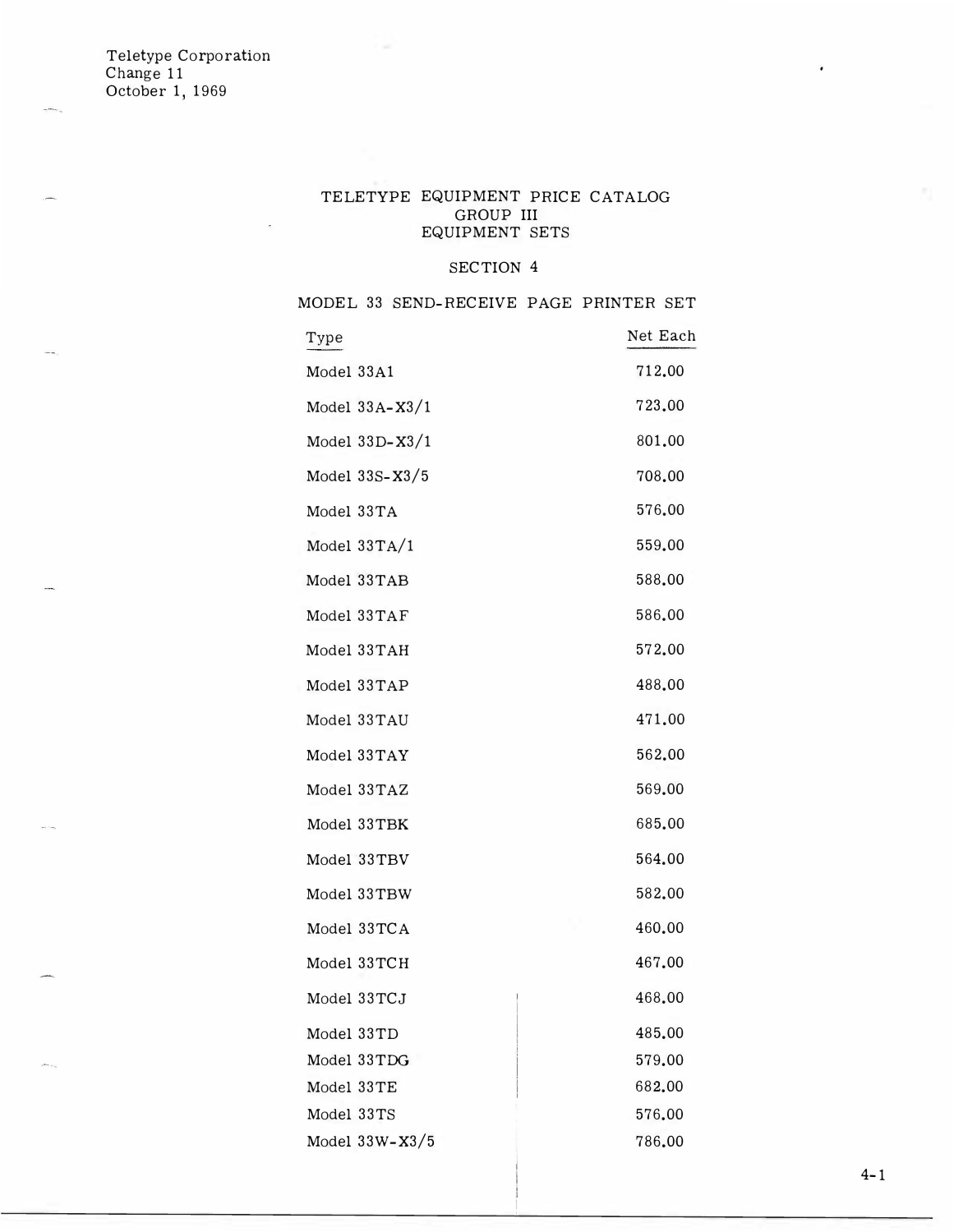$\sim$   $\sim$ 

 $\mathbf{r}$ 

### TELETYPE EQUIPMENT PRICE CATALOG GROUP III EQUIPMENT SETS

### SECTION 5

MODEL 33 RECEIVE-ONLY PAGE PRINTER SET

| Type           | Net Each |
|----------------|----------|
| Model 33TB     | \$538.00 |
| Model $33TB/1$ | 521.00   |
| Model 33TBH    | 527.00   |
| Model 33TDN    | 636.00   |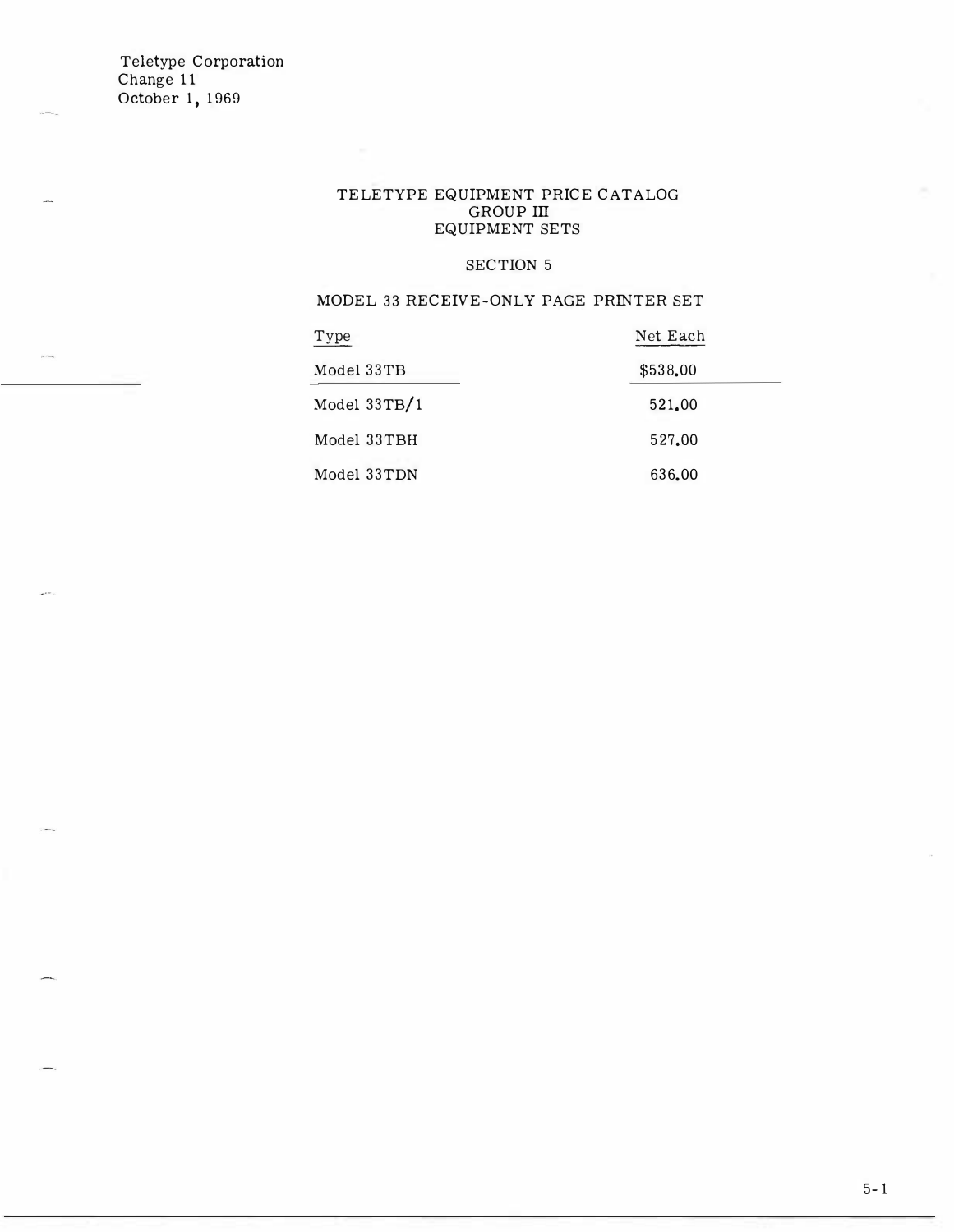#### TELETYPE EQUIPMENT PRICE CATALOG GROUP III EQUIPMENT SETS

#### SECTION 6

### MODEL 33 SEND-RECEIVE PAGE PRINTER SET WITH TAPE PERFORATOR AND READER ATTACHMENTS

| Type               | Net Each     |
|--------------------|--------------|
| Model 33C1         | \$<br>919.00 |
| Model $33C - X3/1$ | 931.00       |
| Model $33C - X3/2$ | 951.00       |
| Model $33C - X3/5$ | 915.00       |
| Model 33F1         | 1,000.00     |
| Model $33F-X3/1$   | 1,011.00     |
| Model $33F-X3/2$   | 1,031.00     |
| Model 33F-X3/5     | 995.00       |
| Model 33G1         | 917.00       |
| Model 33G2         | 938.00       |
| Model 33G3         | 981.00       |
| Model 33G5         | 902.00       |
| Model 33TAC        | 788.00       |
| Model 33TAJ        | 768,00       |
| Model 33TAR        | 676.00       |
| Model 33TAS        | 657.00       |
| Model 33TBD1       | 931.00       |
| Model 33TBD2       | 951.00       |
| Model 33TBE        | 825.00       |
| Model 33TBF        | 805.00       |
| Model 33TBM        | 922.00       |
| Model 33TBP        | 777.00       |
| Model 33TBY        | 792.00       |
| Model 33TC         | 775.00       |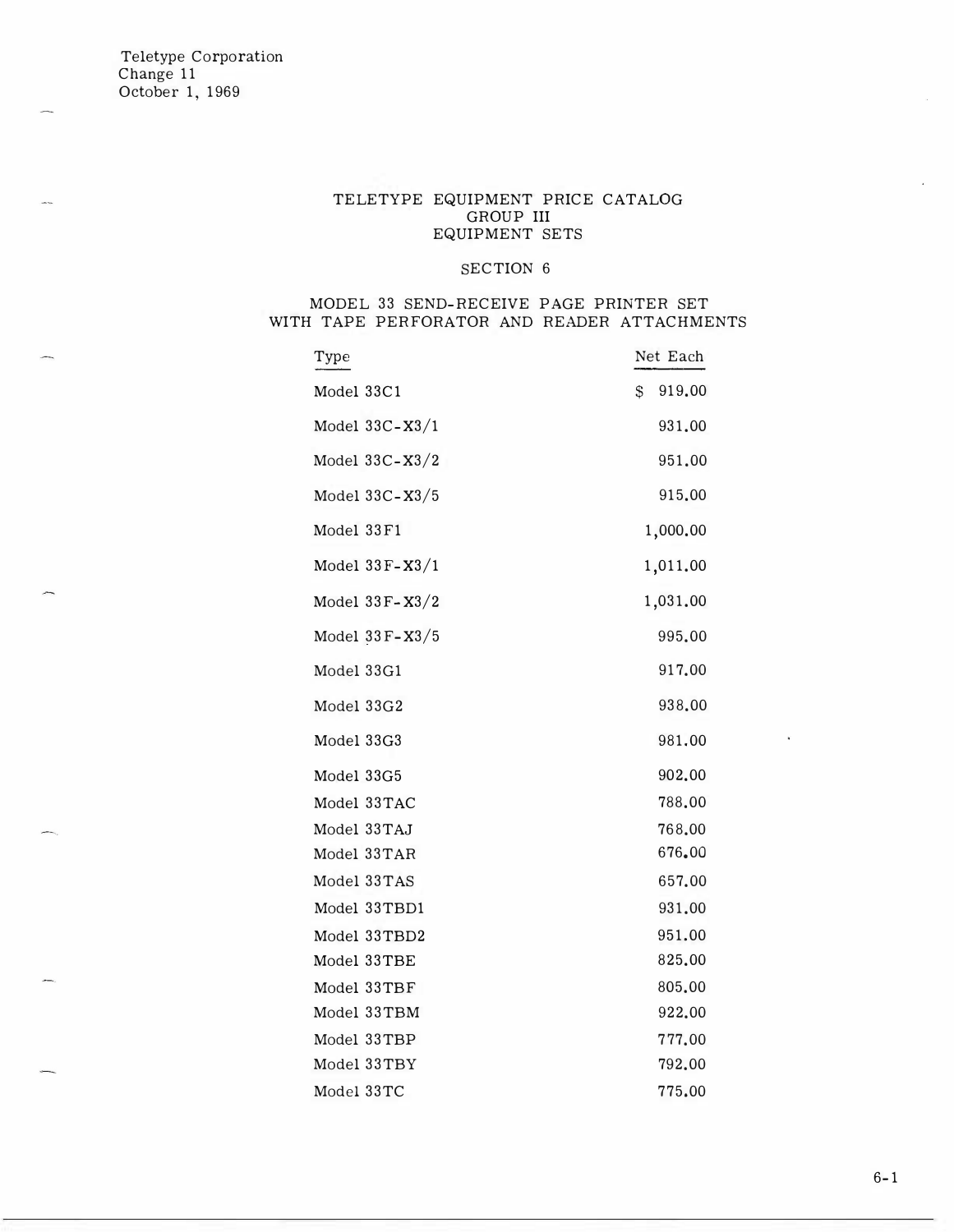### TELETYPE EQUIPMENT PRICE CATALOG GROUP III EQUIPMENT SETS

#### SECTION 6

### MODEL 33 SEND-RECEIVE PAGE PRINTER SET WITH TAPE PERFORATOR AND READER ATTACHMENTS

| Type               | Net Each |
|--------------------|----------|
| Model $33TC/1$     | \$756.00 |
| Model 33TCC        | 854.00   |
| Model 33TCD        | 810.00   |
| Model 33TCK        | 758.00   |
| Model 33TCL        | 759.00   |
| Model 33TCN        | 805.00   |
| Model 33TDH        | 839.00   |
| Model 33TDJ        | 796.00   |
| Model 33TDK        | 785.00   |
| Model 33TDL        | 922.00   |
| Model 33TDM        | 788.00   |
| Model 33TDS        | 920.00   |
| Model 33TDT        | 792.00   |
| Model 33TF         | 923.00   |
| Model 33TN         | 844.00   |
| Model $33TN/1$     | 841,00   |
| Model 33TR         | 912.00   |
| Model $33TR/1$     | 892.00   |
| Model 33TR2        | 948.00   |
| Model 33TU         | 775.00   |
| Model 33TY         | 920.00   |
| Model 33TZ         | 787.00   |
| Model $33U - X3/5$ | 915.00   |
| Model $33Y-X3/5$   | 995.00   |
| Model $33Z-X3/5$   | 952.00   |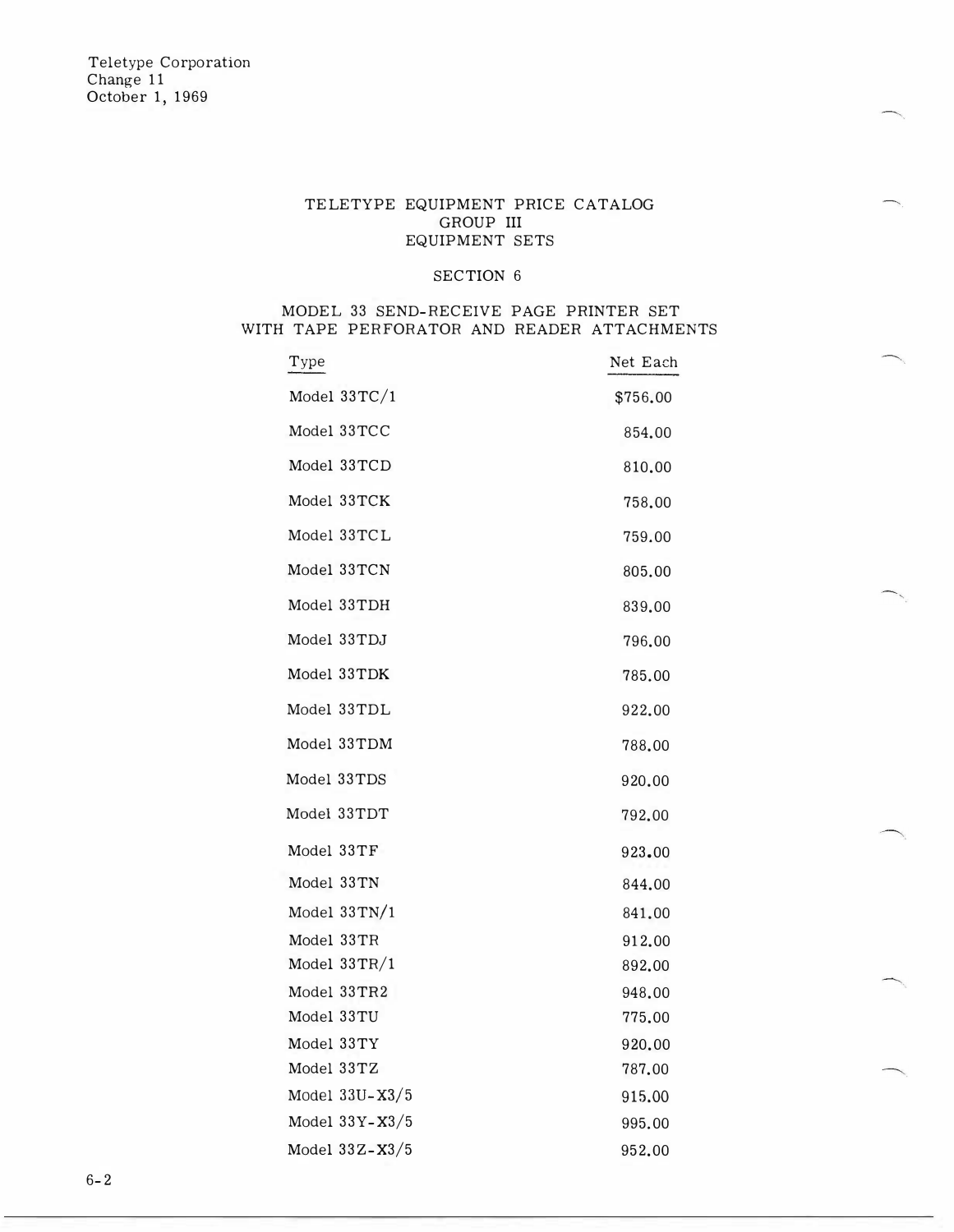Teletype Corporation Change 11 October 1, 1969 (Corrected)

### TELETYPE EQUIPMENT PRICE CATALOG GROUP III EQUIPMENT SETS

 $\sim 10$ 

### SECTION 7

TELESPEED TAPE SENDER SETS - TYPE 5

| Type           | Net Each    |
|----------------|-------------|
| 5A, VS227MB    | 946.90<br>S |
| 5C, VS229MB    | 1,481.00    |
| VS247MB        | 1,457.40    |
| <b>VS248MB</b> | 923.30      |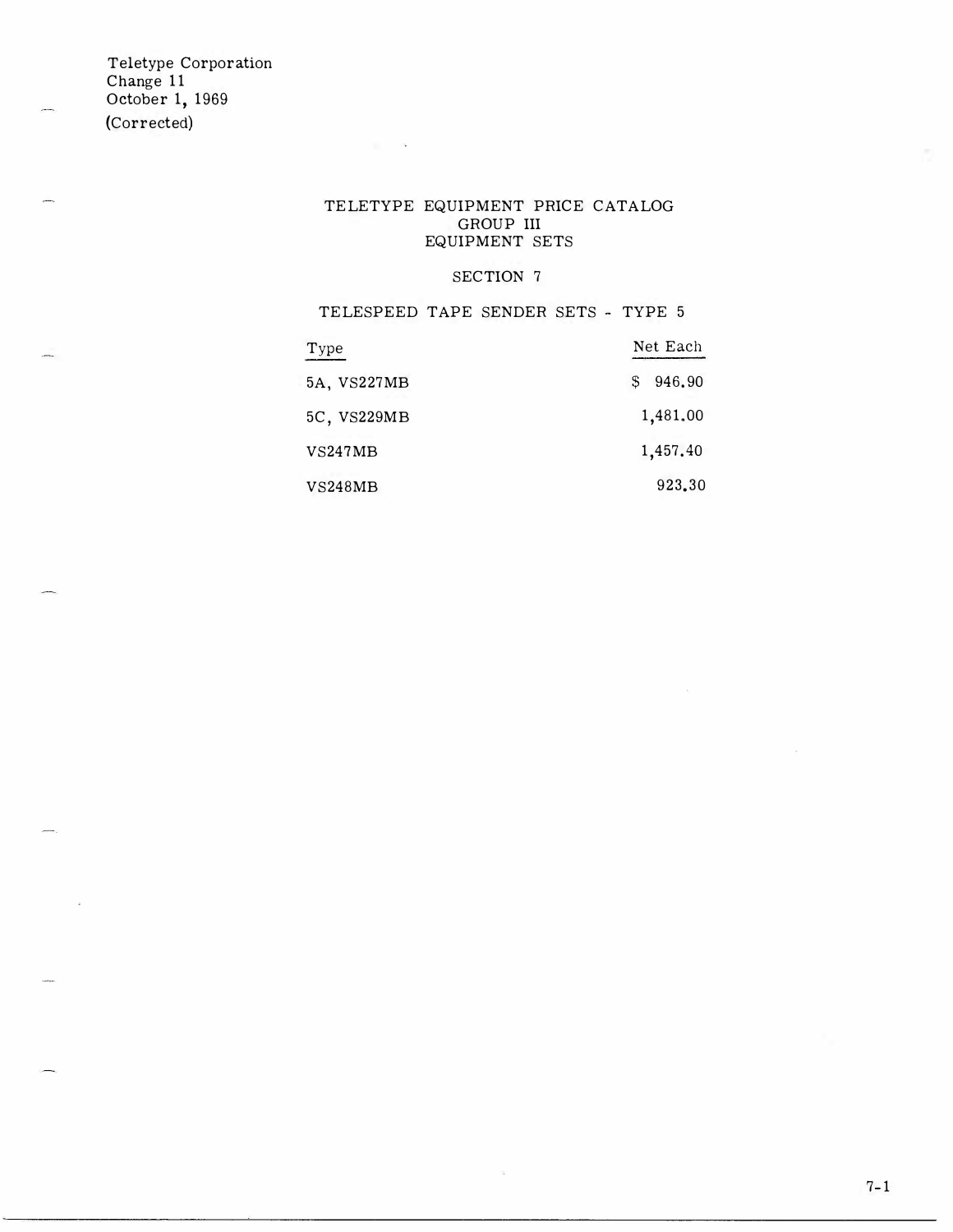#### TELETYPE EQUIPMENT PRICE CATALOG GROUP III EQUIPMENT SETS

### SECTION 8

TELESPEED TAPE RECEIVER SETS - TYPE 5

| Type        | Net Each   |
|-------------|------------|
| 5B, VS228MB | \$2,712.90 |
| VS246MB     | 2,580.45   |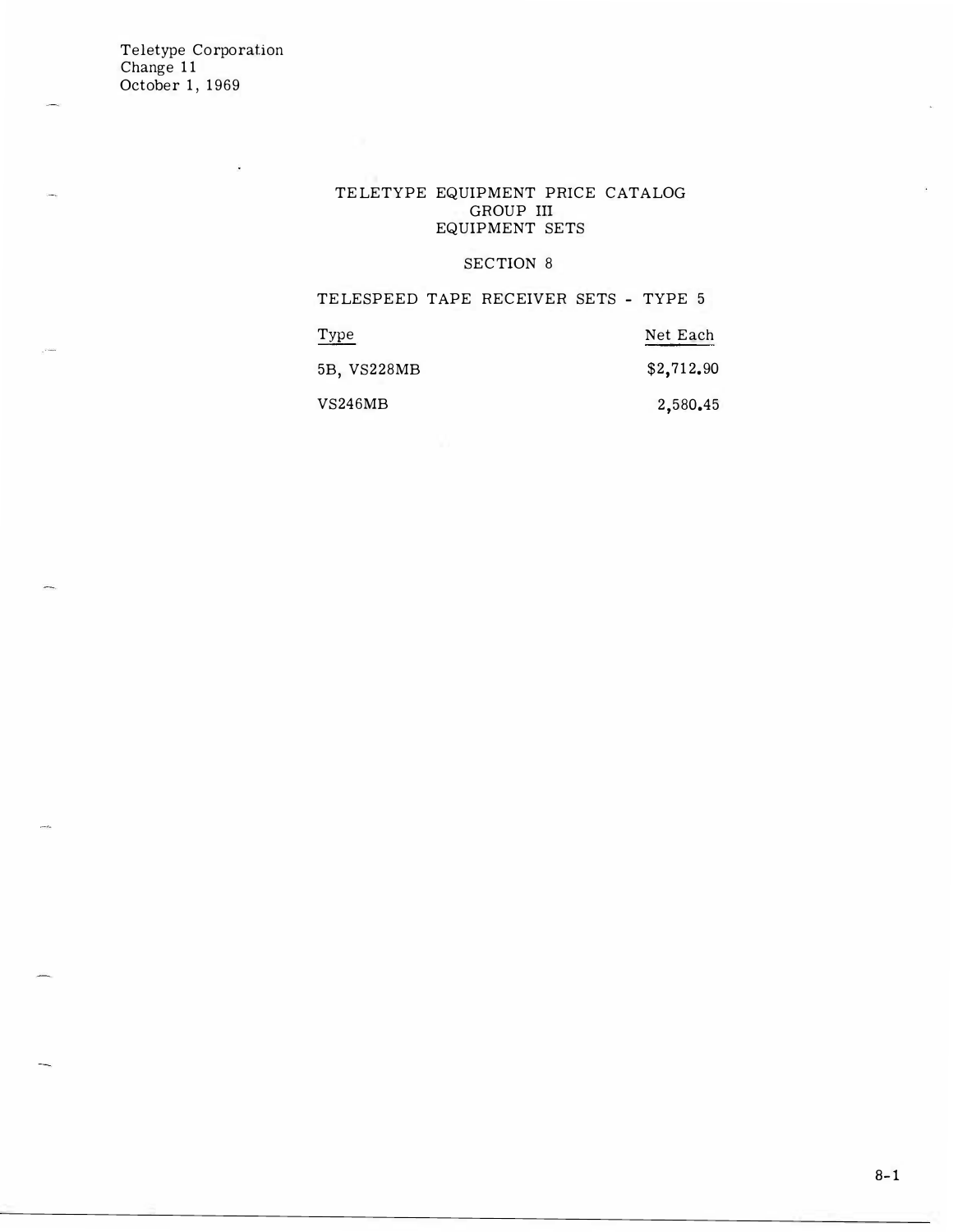### TELETYPE EQUIPMENT PRICE CATALOG GROUP III EQUIPMENT SETS

### SECTION 9

### HIGH SPEED TAPE SYSTEM

| Type                                | Net Each    |
|-------------------------------------|-------------|
| VS234BR (Tape Receiver)             | \$12,770.00 |
| VS235BR (Supplementary Tape Sender) | 3,450.00    |
| VS236BR (Master Tape Sender)        | 9,020.00    |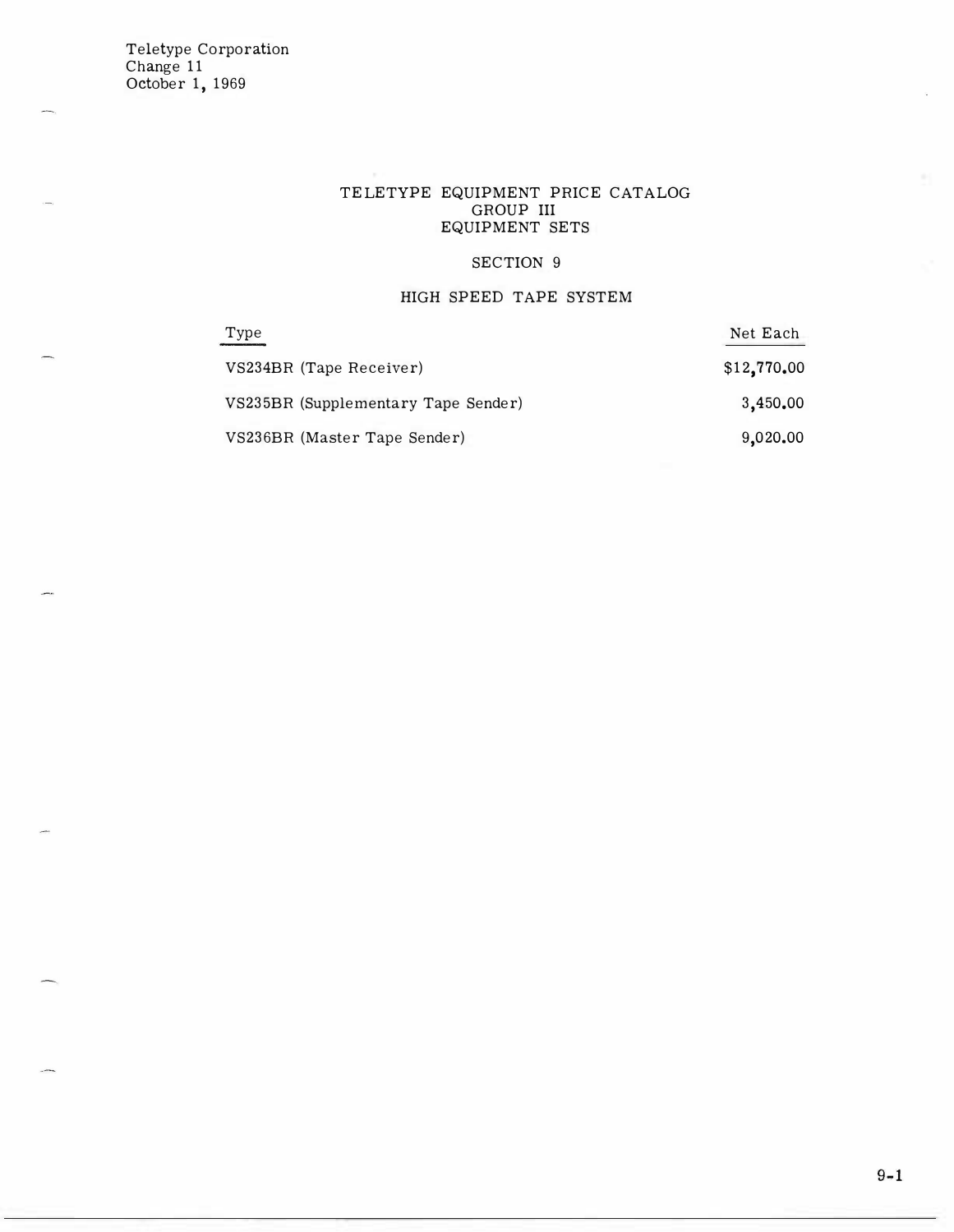Teletype Corporation Change 12 April 1, 1970

#### TELETYPE EQUIPMENT PRICE CATALOG GROUP III EQUIPMENT SETS

### SECTION 10

### MODEL 37 SEND-RECEIVE PAGE PRINTER SET

| Catalog No.   | Net Each   |
|---------------|------------|
| $37/202 - 1A$ | \$2,528.00 |
| $37/202 - 1B$ | 2,517.00   |
| $37/202 - 2A$ | 2,595.00   |
| $37/202 - 2B$ | 2,634.00   |
| $37/202 - 2C$ | 2,626.00   |
| $37/202 - 2D$ | 2,584.00   |
| $37/202 - 2E$ | 2,623.00   |
| $37/202 - 2F$ | 2.619.00   |
| $37/202 - 3A$ | 2,669.00   |
| $37/202 - 3B$ | 2,658.00   |
| $37/202 - 4A$ | 2,693.00   |
| $37/202 - 4B$ | 2,732.00   |
| $37/202 - 4C$ | 2,724.00   |
| $37/202 - 4D$ | 2,682.00   |
| $37/202 - 4E$ | 2,721.00   |
| $37/202 - 4F$ | 2,713.00   |
| $37/202 - 5A$ | 2.322.00   |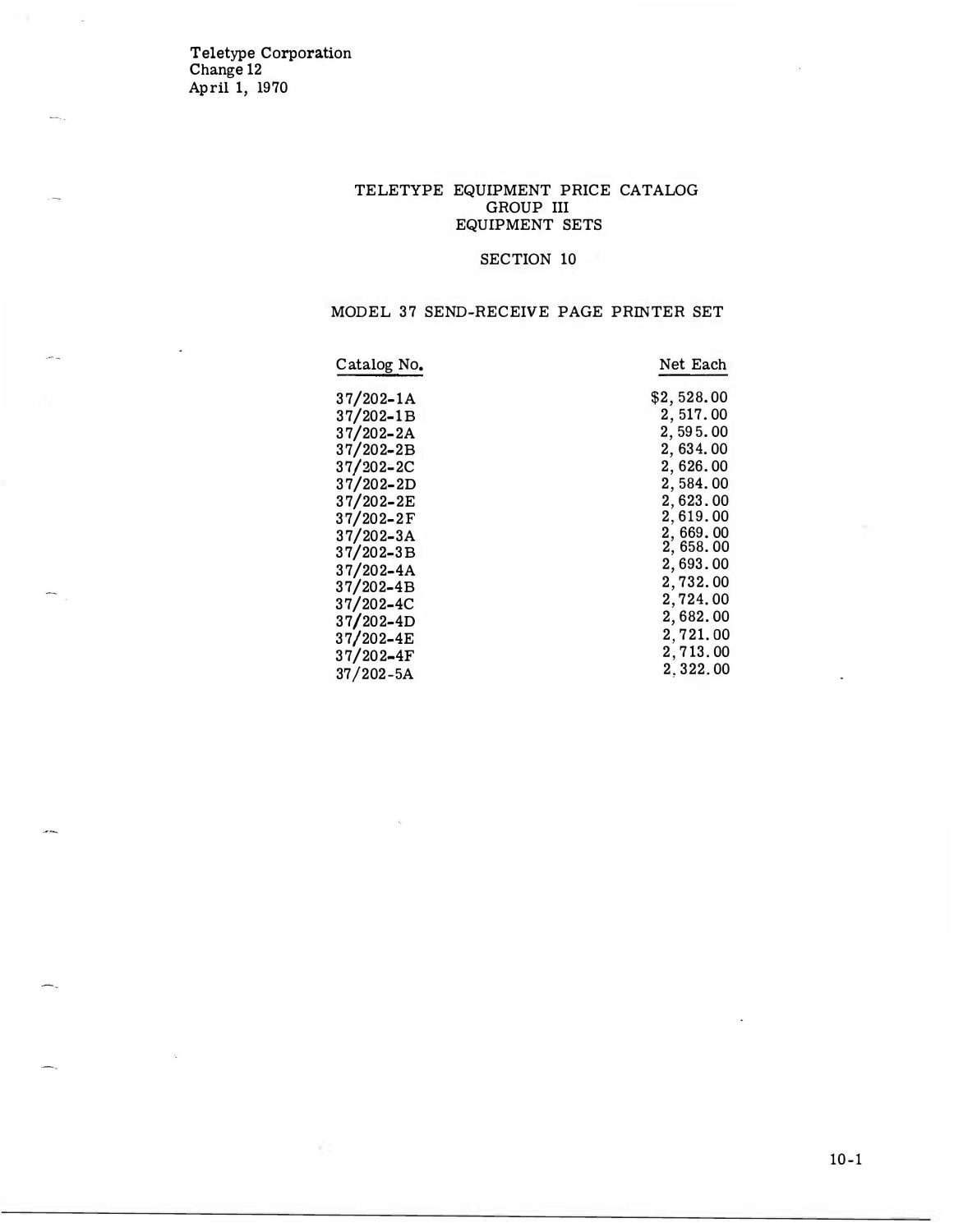Teletype Corporation Change 12 April 1, 1970

 $\bar{\omega}$ 

### TELETYPE EQUIPMENT PRICE CATALOG GROUP III EQUIPMENT SETS

### SECTION 11

## MODEL 37 AUTOMATIC-SEND-RECEIVE PAGE PRINTER SET

| Net Each   |
|------------|
| \$4,088.00 |
| 4, 149.00  |
| 4,077.00   |
| 4, 138.00  |
| 4, 194.00  |
| 4, 255.00  |
| 4,186.00   |
| 4, 247.00  |
| 4, 183.00  |
| 4, 244.00  |
| 4, 175.00  |
| 4, 236.00  |
| 4, 329.00  |
| 4,386.00   |
| 4,318.00   |
| 4,375.00   |
| 4,392.00   |
| 4, 449.00  |
| 4,384.00   |
| 4, 441.00  |
| 4,381.00   |
| 4, 438.00  |
| 4,373.00   |
| 4,430.00   |
| 3,855.00   |
| 3,900.00   |
| 3, 844.00  |
| 3,889.00   |
|            |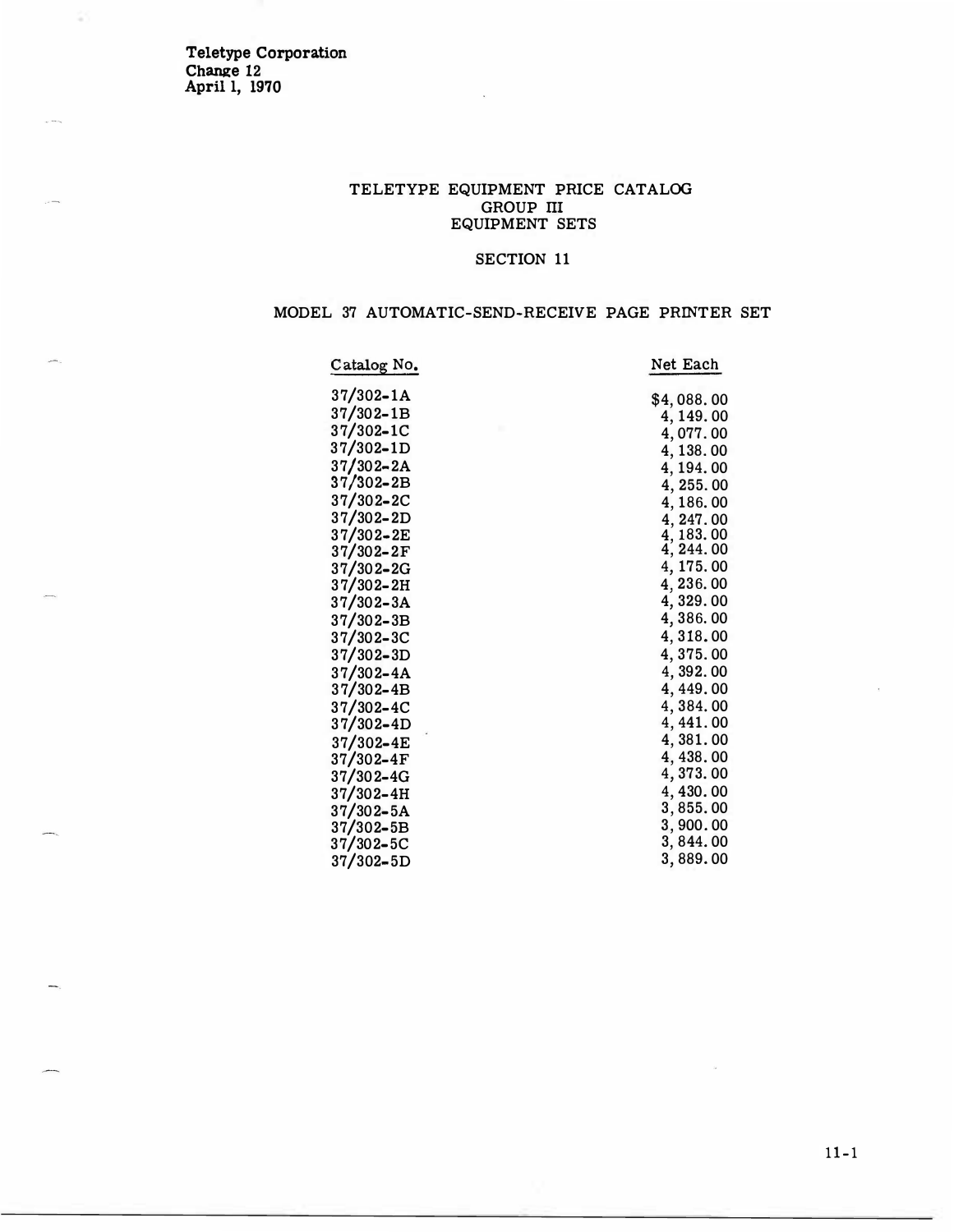Teletype Corporation Change 12 April 1, 1970

 $\bar{\pi}$  .

ر<br>موس<sup>ق</sup>ام او

.<br>Servi

#### TELETYPE EQUIPMENT PRICE CATALOG GROUP III EQUIPMENT SETS

### SECTION 12

#### MODEL 37 RECEIVE-ONLY PAGE PRINTER SET

| Catalog No.   | Net Each   |
|---------------|------------|
| $37/102 - 1A$ | \$2,255.00 |
| $37/102 - 1B$ | 2, 244.00  |
| $37/102 - 2A$ | 2, 345, 00 |
| 37/102-2B     | 2,384.00   |
| 37/102-2C     | 2,376.00   |
| $37/102 - 2D$ | 2,334.00   |
| $37/102 - 2E$ | 2,373.00   |
| $37/102 - 2F$ | 2,365.00   |
| $37/102 - 3A$ | 2,398.00   |
| $37/102 - 3B$ | 2,387.00   |
| $37/102 - 4A$ | 2, 422.00  |
| $37/102 - 4B$ | 2,461.00   |
| $37/102 - 4C$ | 2,453.00   |
| $37/102 - 4D$ | 2, 411.00  |
| $37/102 - 4E$ | 2,450.00   |
| 37/102-4F     | 2, 442, 00 |
| $37/102 - 5A$ | 2,027.00   |